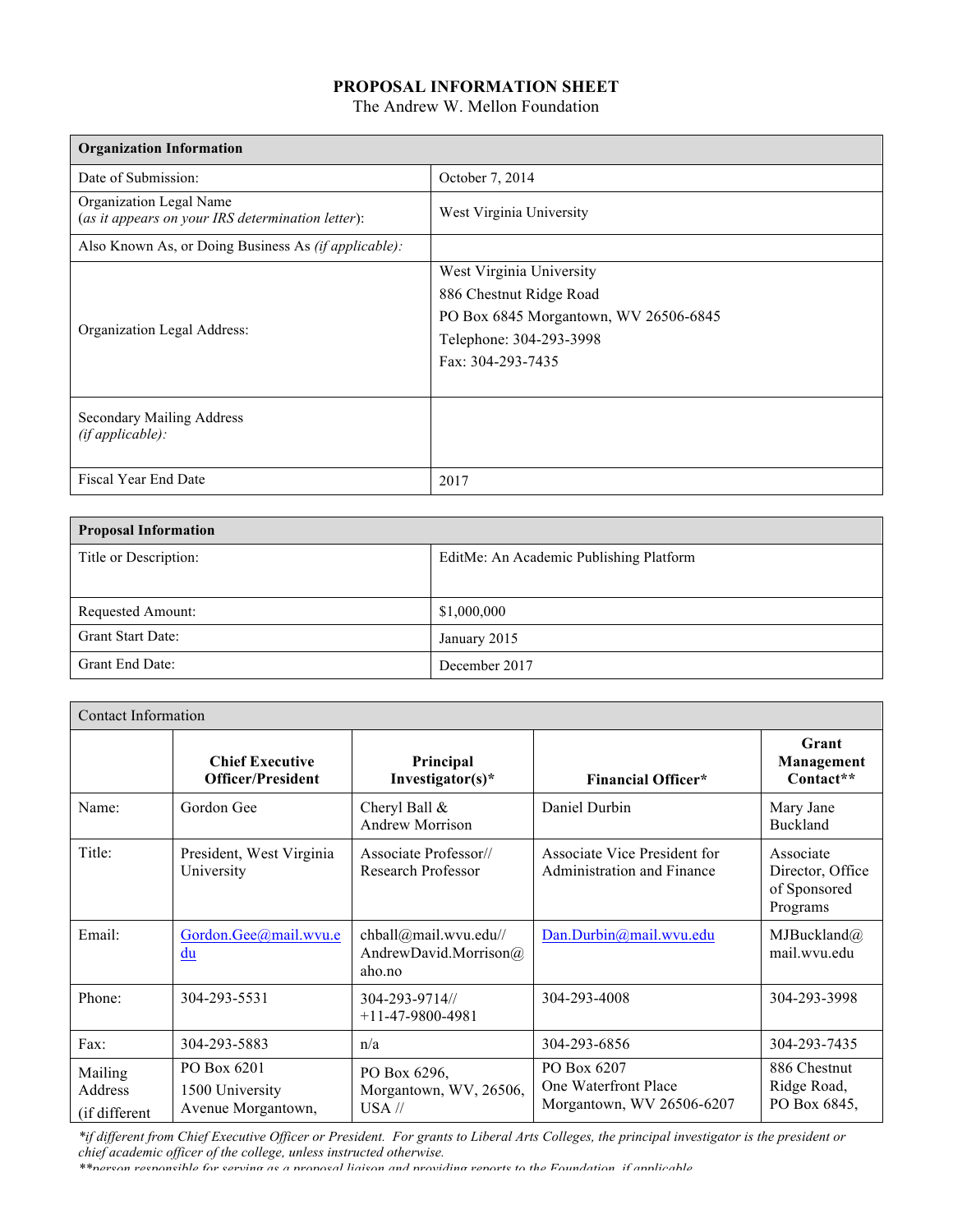| from above):                             | WV 26506-6201 | Pb 6768 St. Olavs plass,<br>0130 Oslo, Norway | Morgantown,<br>WV 26506-<br>6845 |
|------------------------------------------|---------------|-----------------------------------------------|----------------------------------|
| Assistant<br>Name<br>(if<br>applicable): |               |                                               |                                  |
| Assistant<br>Email:                      |               |                                               |                                  |
| Assistant<br>Phone:                      |               |                                               |                                  |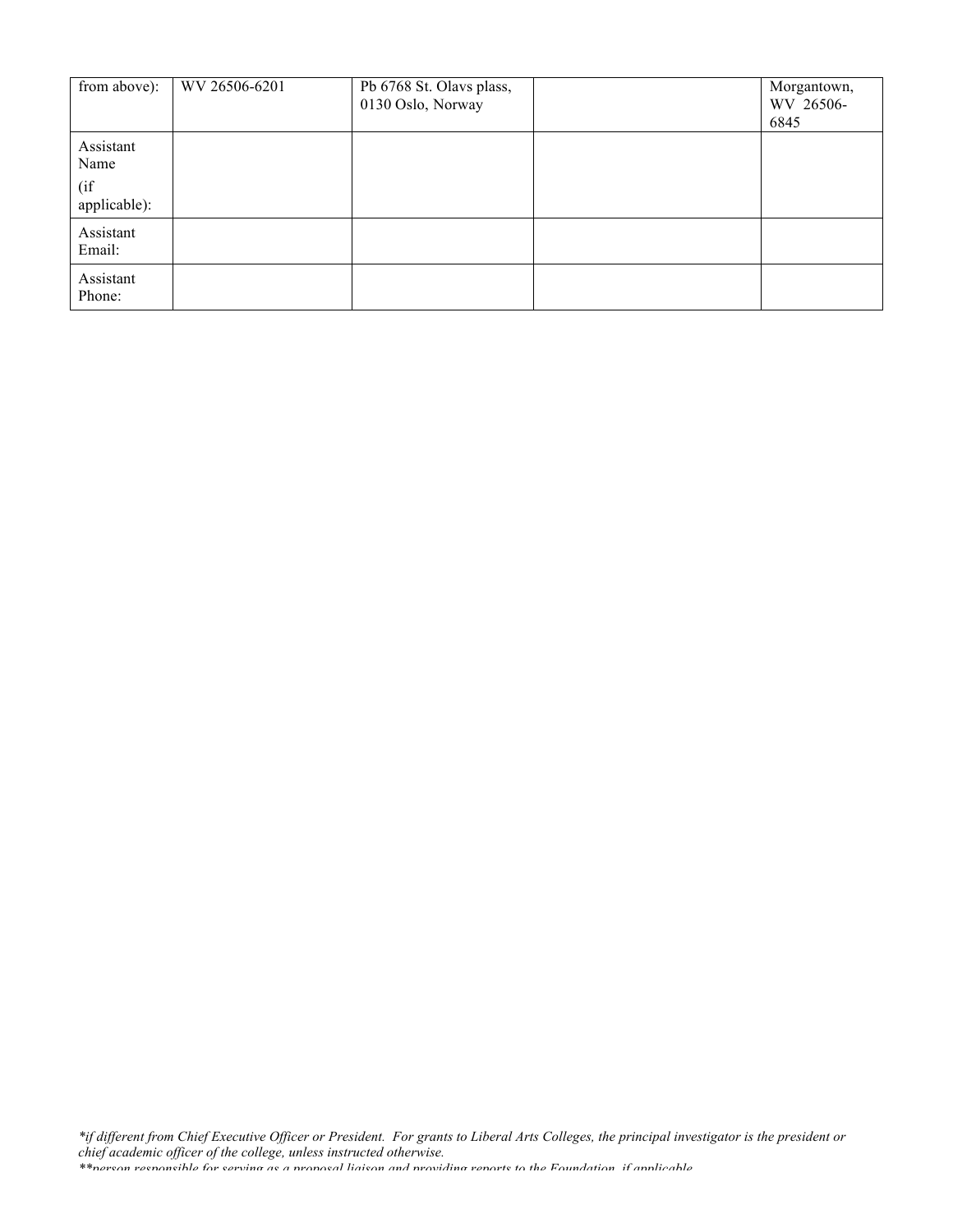

October 7, 2014

Dear Helen Cullyer:

We are writing to present you the final, revised proposal for EditMe: An Academic Publishing Platform, for which we are requesting \$1,000,000 in funding from the Andrew W. Mellon Foundation's Scholarly Communications and Information Technology program.

The primary deliverable for this project is the free, open source EditMe platform, intended for publishing digital and media-rich scholarship. This editorial-management system will be a "turnkey" publishing platform for print-like and scholarly multimedia journals, books, and data sets. The platform includes features that will help editors and publishers provide an accessible, secure, sustainable, flexible, open, free, and collaborative environment for authors and readers, and which will help them engage in building and reading multimedia-rich, peer-reviewed content.

The co-project leaders are Andrew Morrison, from the Oslo School of Architecture and Design, and myself. Our CVs are included in the attached proposal appendices, and Morrison's contact information is 

Andrew David Morrison Pb 6768 St. Olavs plass 0130 Oslo, Norway AndrewDavid.Morrison@aho.no Phone: +11-47-9800-4981

Additionally, we are collaborating and subcontracting with Bengler, a design and development team with an international reputation in Oslo, Norway. We are conducting our collaboration through Bengler's principals: Even Westvang and Simen Svale Skogsrud. They can be reached at

Bengler AS 49 Thorvald Meyers Gate 0555 Oslo, Norway (Even Westvang even@bengler.no) (Simen Svale Skogsrud simen@bengler.no) Phone:  $+11-47-40080600$ 

Finally, we are consulting with Douglas Eyman from George Mason University. His contact information is

Dr. Douglas Eyman Robinson Hall A 115A George Mason University

#### **Department of English**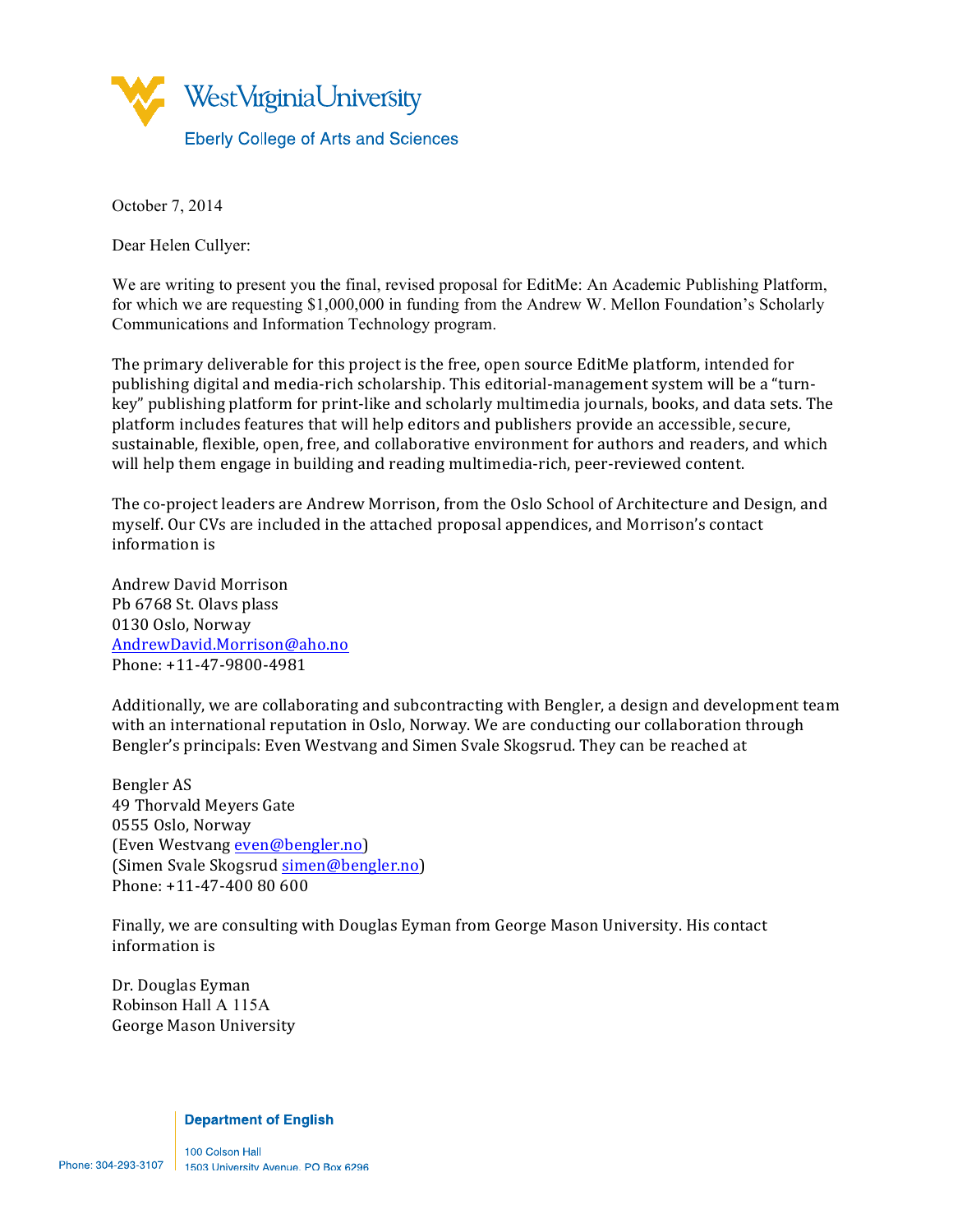

Fairfax, VA 22030 deyman@gmu.edu 703.993.2465

The EditMe team is eager to move forward with our project. We have read and will respect and follow The Mellon Foundation's grant-making policies, as outlined on its website.

Sincerely,

Cheyesul

Dr. Cheryl E. Ball

**Department of English**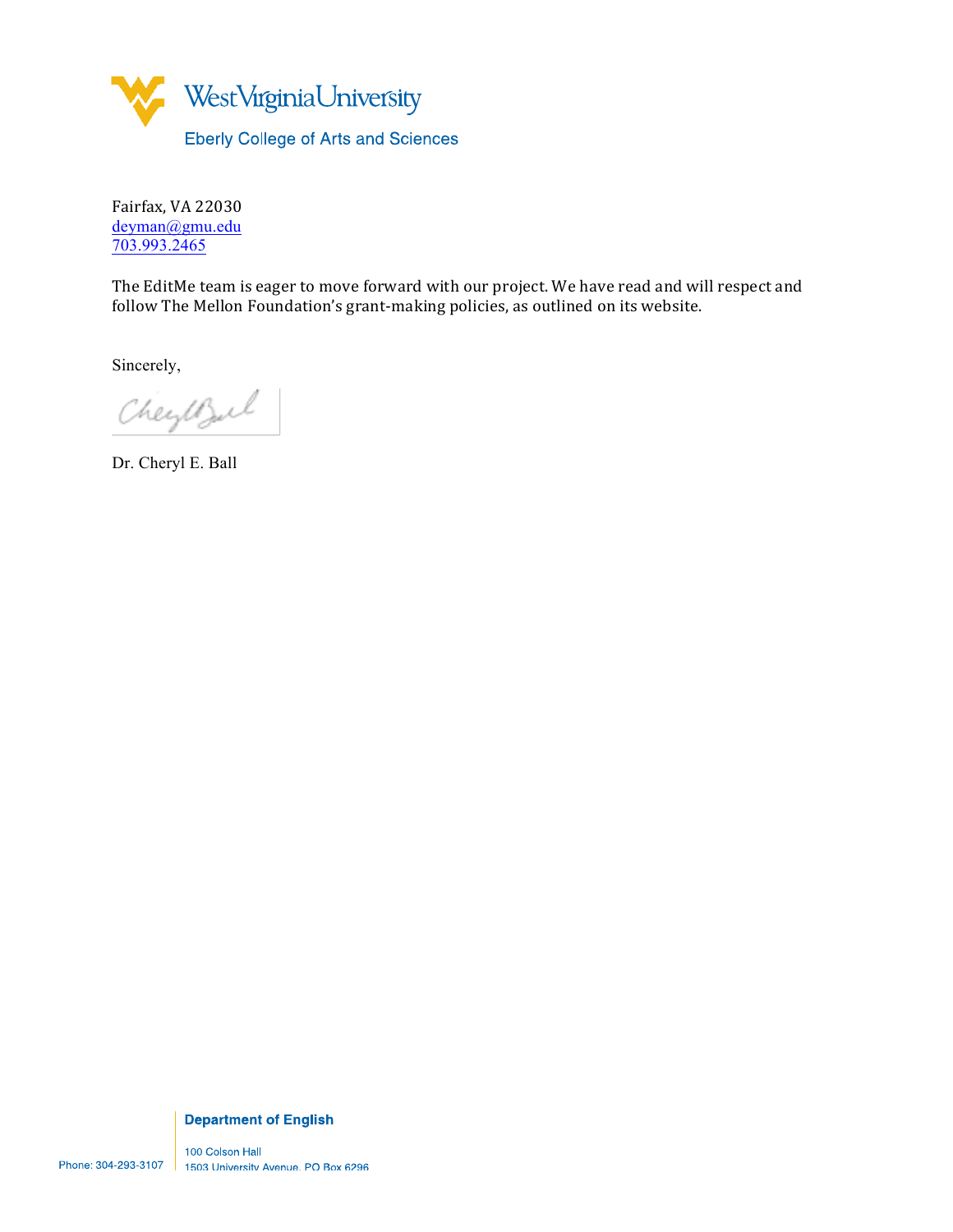# **EditMe, an academic publishing platform**

#### **Summary Description**

As scholarly publishing turns more and more towards peer-to-peer review and multimedia-rich work, a platform needs to be developed that can accommodate the range of publishing models that these features introduce. EditMe will be a free, open-access, editorial-management platform that will support the peer review, copy-editing, and publication of multimedia-rich scholarship in the arts and humanities, social sciences, and sciences. We are seeking **\$1,000,000** in funding from the Andrew W. Mellon Foundation's Scholarly Communications and Information Technology program to support building this platform.

The project team recognizes that multimedia-rich scholarship is a growing area of interest in scholarly communication, as academics, journals, and university presses begin regularly experimenting with publishing non-linear and non-print-like scholarly objects. Since the mid-1990s, multiple journals have been experimenting with publishing digital, interactive multimedia as part of the scholarly record. This multimedia has taken several forms, across a spectrum of printlike to fully screen-based, from a majority of alphabetic text and a few images to fully interactive, audio-and video-based websites. Commercial publishers such as Elsevier and Sage have begun offering online appendices where authors can publish multimedia and data content that is supplemental to the print-like articles appearing in their closed-access journals<sup>1</sup>. Other journals mostly those in the humanities—have been included multimedia in more radical ways, such as *Kairos, Vectors,* and the *Journal of Artistic Research*, and university presses such as Duke and MIT, which have very recently begun publishing fully multimedia articles and books that have no print correspondent. 

The EditMe platform will be designed with a unique editorial workflow that recognizes and values the importance of screen-based multimedia research. What many journals and presses that publish this kind of work lack is an editorial management system that will move a piece of scholarly multimedia through the submission, review, and production processes as a single, scholarly entity. When Alex Juhasz published her screen-based book about YouTube with MIT Press in 2010, she wrote about the editorial process that her work underwent<sup>2</sup>, in which copy editors at MIT Press removed all of her written content from Scalar (the multimedia authoring platform she used to compose and design the book), placed that content into Microsoft Word, and copyedited in that program. Juhasz specifically questioned in her contract with MIT how the "book" would be copy-

  $1$  Examples of journals with online appendices:

- American Iournal of Agricultural Economics: http://www.oxfordjournals.org/our\_journals/ajae/for\_authors/supplementary\_appendices.pdf
- New England Journal of Medicine: http://www.nejm.org/page/author-center/supplementaryappendix
- Journal of Politics: http://www.journalofpolitics.org/authors-of-r-and-r-s
- Journal of Monetary Economics: http://jmeonline.org/5-2/authors/appendices-and-supplementalmaterial/
- Journal of Consumer Psychology: http://www.elsevier.com/journals/journal-of-consumerpsychology/1057-7408/guide-for-authors
- American Journal of Botany: http://www.amjbot.org/site/misc/ifora.xhtml
- The Astronomical Journal and The Astrophysical Journal: http://aas.org/authors/manuscriptpreparation-aj-apj-author-instructions

 $2$  See Juhasz's blog point outlining the problems with her contract because of the digital-media nature of her book project: http://aljean.wordpress.com/2010/06/11/contractual-mayhem-on-the-absurdities-ofmoving-from-paper-to-digital-in-academic-publishing/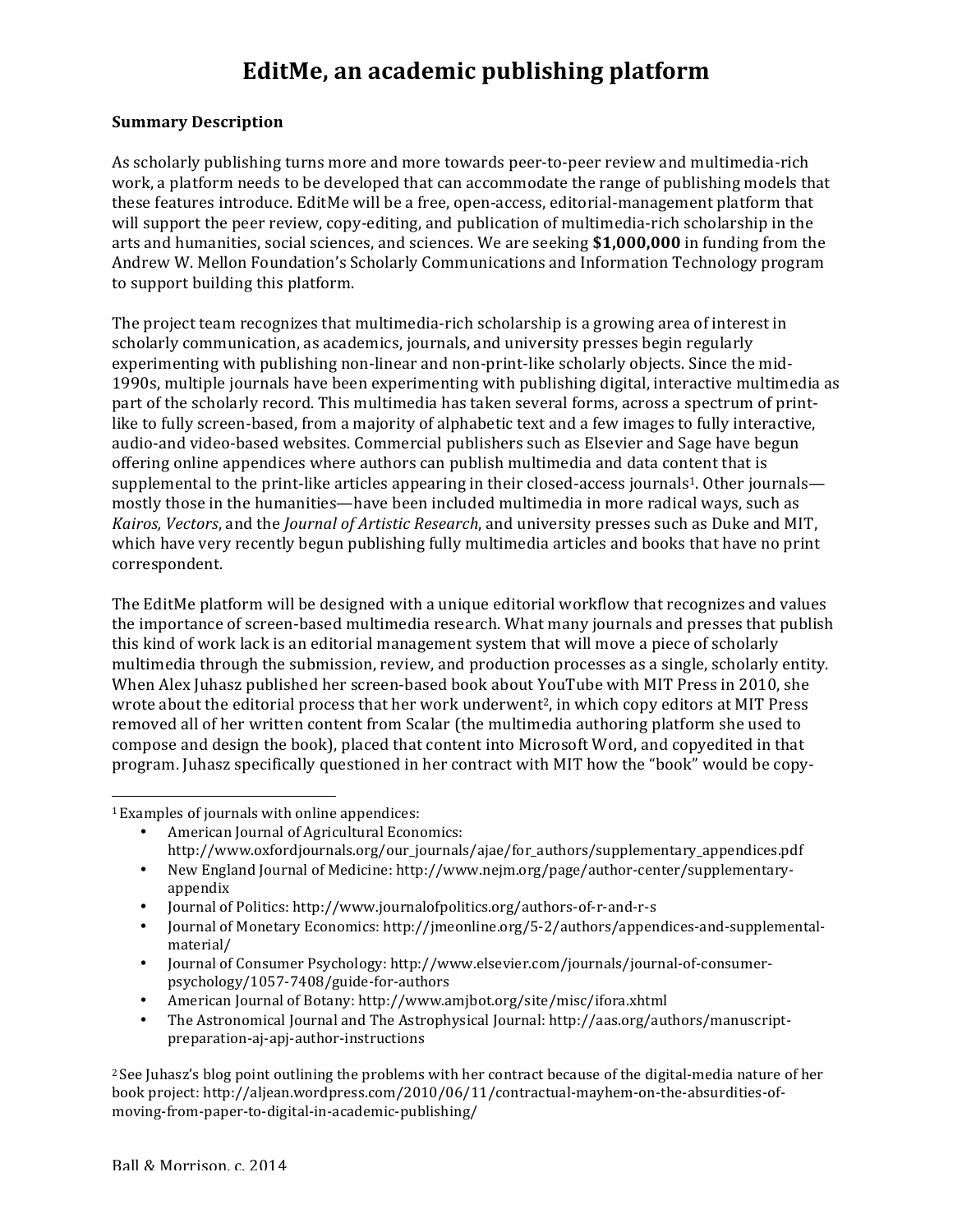edited. She wrote on her blog, "Editing, Proofing: Unclear how this will be done given the unique quality of the material in the Work: i.e. design, words, videos. I certainly want it to be edited and proofed but how and by whom?" This problem – how scholarly multimedia is edited and by whom – has been a perpetual refrain in conversations with journal and press editors moving into multimedia publishing realms. As editor of *Kairos*, project co-director Cheryl Ball has had many such conversations with editors exploring multimedia publishing, and they are often uncertain how to approach editing scholarly multimedia, so they remove written content from a webtext, copyedit it in another program, and then return that copy to a designed shell. But that is not a good practice. 

While this process may sound legitimate to many copy editors and readers, co-directors Ball and Andrew Morrison suggest from 15 years of experience editing scholarly multimedia that separating form and content—or the written content from its design—can potentially introduce hundreds of small errors that must be undone once written content is reinserted into the design of a webtext. Although Microsoft Word is a favorite program of editors worldwide, it is, in the end, a What You See Is What You Get (WYSIWYG) one. Word exists as a GUI interface that formats text in a manner made recognizable to authors, readers, and editors unskilled in working behind the scenes technically. Unbeknownst to most editors who are new to working with scholarly multimedia, Microsoft Word and programs like it introduce invisible code that, once that content is copied from Word and placed into—or back into—a designerly frame, can wreak the layout and production of a text. Consequently, the rhetorical intent and the mediational articulation are not merely compromised but patently violated.

This process of removing content runs counter to the purpose of scholarly multimedia in which form and content are inseparable<sup>3</sup>. This process also assumes that, in a copy-editing workflow, *it is even possible* to remove the written content from the design of a webtext (e.g., many webtexts take the form of proprietary videos with embedded linguistic content) or that written content *is the only mode of communication that needs copy-editing*. Indeed, as scholarly multimedia becomes an increasingly employed genre of academic publishing, *design editing* will need to be foregrounded in editorial workflows<sup>4</sup>. A design-editing workflow<sup>5</sup> accommodates evaluation of the rhetorical considerations of a design as a whole while also ensuring a design's accessibility, sustainability, and usability through attention to the underlying technical specifications of a webtext so that it meets a journal's access and preservation standards as well as any guidelines specific to the field and to web-based design in general. In other words, design editing ensures that a scholarly multimedia text is not only appropriate in scholarly and designerly ways<sup>6</sup> but also in technical ways that will allow the piece to be read without significant interruption far into the future. EditMe will provide a mechanism for helping authors and editors understand the importance and usefulness of design and editing for design in multimedia-infused and multimedia-rich webtexts. EditMe's platform will be the first editorial content management system to be built around the concept of editing form and

<sup>&</sup>lt;sup>3</sup> See Ball, 2004, 2012; Ball & Moeller, 2007; Walker 2006; Wysocki, 2002, etc.

 $4$  For more on design editing as a part of the copy-editing process, see Ball (2013) "Multimodal Revision Techniques in Webtexts" Classroom Discourse, available http://ceball.com/2013/07/11/multimodalrevision-techniques-in-webtexts/. 

<sup>&</sup>lt;sup>5</sup> For an example of how Kairos (the longest-running scholarly multimedia journal) uses design-editing in the submission and review process, see http://kairos.technorhetoric.net/styleguide.html#design  $6$  Here we are taking up Nigel Cross's (1982) definition from "Designerly Ways of Knowing," in which he states that design culture, in concert with cultures of the sciences and humanities, values "practicality, ingenuity, empathy, and a concern for 'appropriateness'" and that the methods for achieving those values are through "modelling [sic], pattern-formation, and synthesis" (p. 2).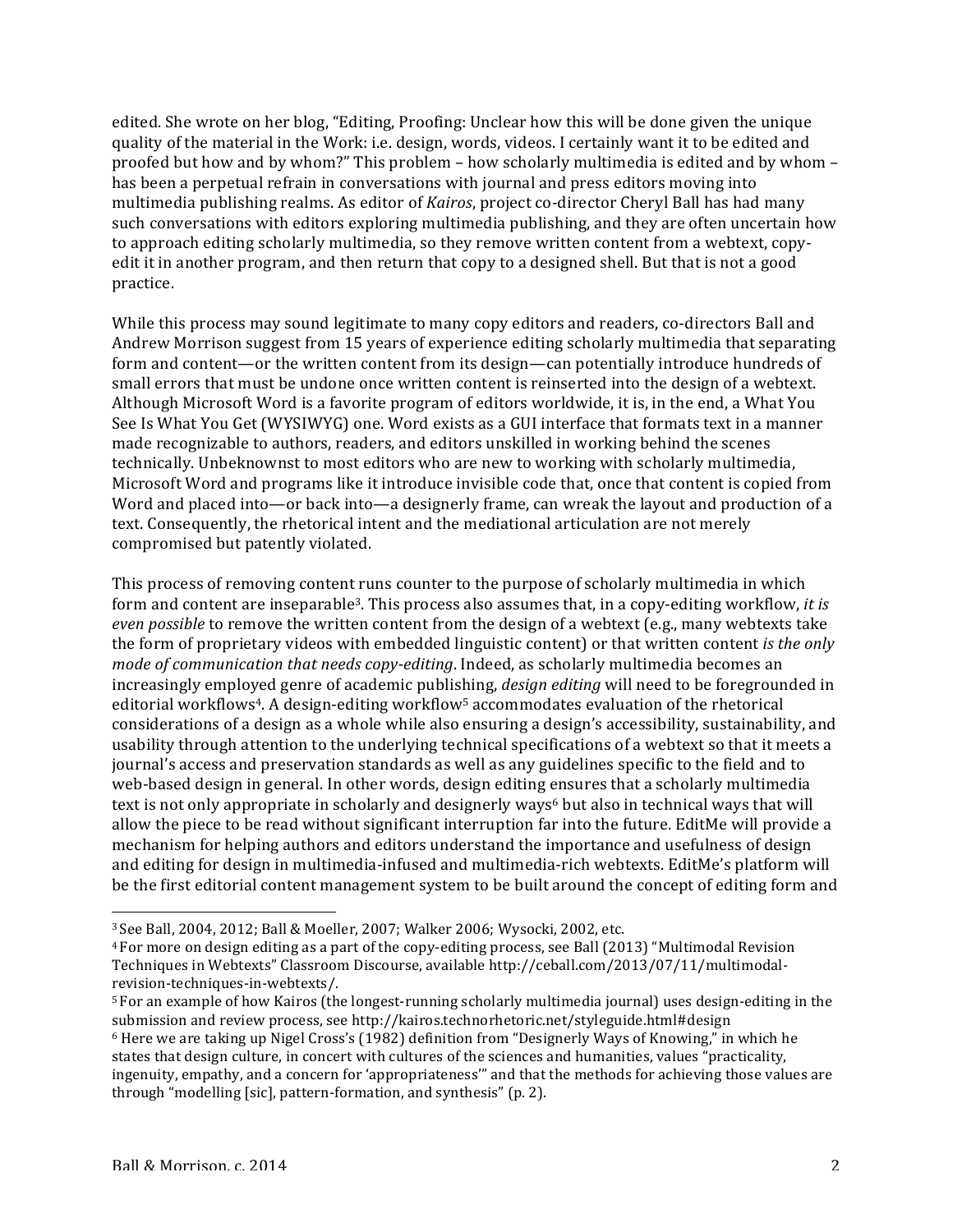content together—scholarly argument *within* a multimedia design, as well as scholarly argument supported by multimedia.

## **Deliverables**

The primary deliverable for this project is the free, open source EditMe platform, intended for publishing digital and media-rich scholarship. This content-management system will be a "turnkey" publishing platform for print-like and scholarly multimedia journals, books, and data sets. The platform includes features that will help editors and publishers provide an accessible, secure, sustainable, flexible, open, free, and collaborative environment for authors and readers to engage with building and reading multimedia-rich, peer-reviewed content.

EditMe's publishing platform will be built to accommodate a range of online scholarly<sup>7</sup> venues including 

- Print-like journals,
- Multimedia-rich journals,
- Journals that occasionally publish multimedia-rich articles,
- Data-driven journals (and new conceptions of what data publishing might look like),
- Print-like presses, and
- Multimedia-rich presses.

As part of this wide scope of venues, EditMe artifacts will include the capability to process

- Print-like articles, chapters, and books (e.g., word-processing documents, PDFs, LaTex documents, Markdown, plain HTML, etc.),
- Scholarly multimedia webtexts/articles, chapters, and books (e.g., linked sets of multimedia in any web-compatible combination)
- Interactive PDF-type articles, chapters, and books (i.e., print-like articles with embedded animations, movies, audio, etc.),
- Stand-alone media files (e.g., videos, audio files, slideshows)
- Database-driven installations (e.g., Scalar, Omeka, WordPress, wikis, etc.),
- Data sets, and
- Other file types that may arise in the near future.

EditMe will be built to focus on the submission, editorial review, copy- and design-editing workflows, and front-end publication processes for these types of scholarly content. EditMe will collaborate with and draw on existing, open-source projects whenever possible as we develop this project. For instance, as described in more detail below, we have plans to collaborate with Chris Long and Dean Rehberger, from the Public Philosophy Journal and MATRIX to study whether and how to integrate some of their author and community networking peer-review tools into EditMe.

One of the major benefits of building EditMe the way we propose is that it generates a series of services with single concerns that don't expose user interfaces, only APIs. For instance, if someone needs a data store API, they can reuse only that part of the project. This is true for major development projects such as Facebook—anything you can do on the Facebook website, you can also do through its APIs (and a lot more). We are proposing to build a platform for composing

<sup>&</sup>lt;sup>7</sup> Here and throughout, our use of "scholarly" refers to any kind of scholarly *and* creative activity that an author might count as research productivity in an academic setting.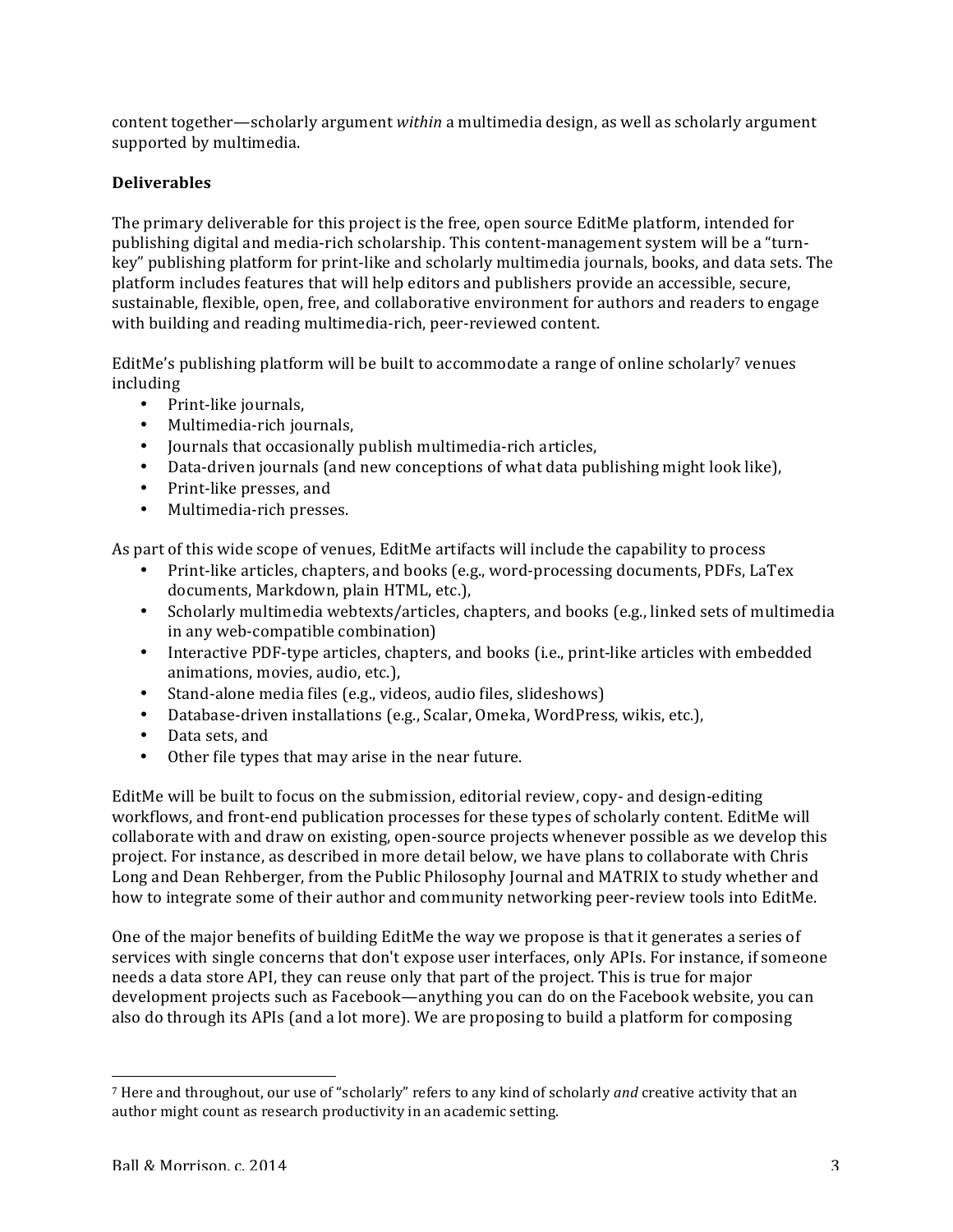academic publishing systems, not just a single website or monolithic platform<sup>8</sup>. We're planning on using JavaScript and standard accessible semantic HTML5 on the front end. On the backend, we will probably run Python for the data-oriented back-ends and node.js on the presentation and rendering back-ends.

## Why We Need New Editorial Workflows for Digital Scholarship

Scholarly publishing has been rapidly changing over the last decade to include online, open-access, and multimedia content. This change has been concomitant with the rise of popular publishing and social-media platforms on the Web (e.g., Blogger, WordPress, YouTube, Vimeo, Flickr, Tumblr, etc.). However, as popular (non-academic) publishing systems increase their usage of multimedia-based content through image-heavy Tumblrs, annotated audio-streaming SoundClouds, and long and short video embeds on Vine and YouTube, a portion of scholarly publishing venues have begun to consider how print-like scholarship might transition into multimedia-rich scholarship.

While there are no content management systems currently in existence that can help editors and publishers make this transition to multimedia-rich publishing, there are a number of advances that scholarly and creative journals and university presses have made to include rich multimedia content—what we refer to here as scholarly multimedia, or *webtexts*. Webtexts are multimediarich, digital, screen-based texts designed to enact an author's scholarly argument. Webtexts can be equivalent in intellectual scope to an article or a book, in which authors design their argument using linked webpages or database-drive platforms, animations, images, audio, video, scripts, programming languages, and written text. A webtext might have 50 interconnected files that live on a journal's server (for archival purposes) as opposed to a word-processing document or PDF with 1-2 image files included as supplemental information and comprising one flattened document. Scholarly webtexts have great potential to be realized as spatial and temporal renderings of research (see Figure 1), not simply near-facsimiles of the print-based journal article or book. The purpose of authoring a webtext instead of a print-based or print-like article is found in the communication potential and additional layers of meaning making that multiple media and networked writing affords.

<sup>&</sup>lt;sup>8</sup> This development philosophy forms the backbone of public IT strategy for infrastructure in the US, through a 2012 executive order. See http://www.whitehouse.gov/sites/default/files/omb/egov/digitalgovernment/digital-government-strategy.pdf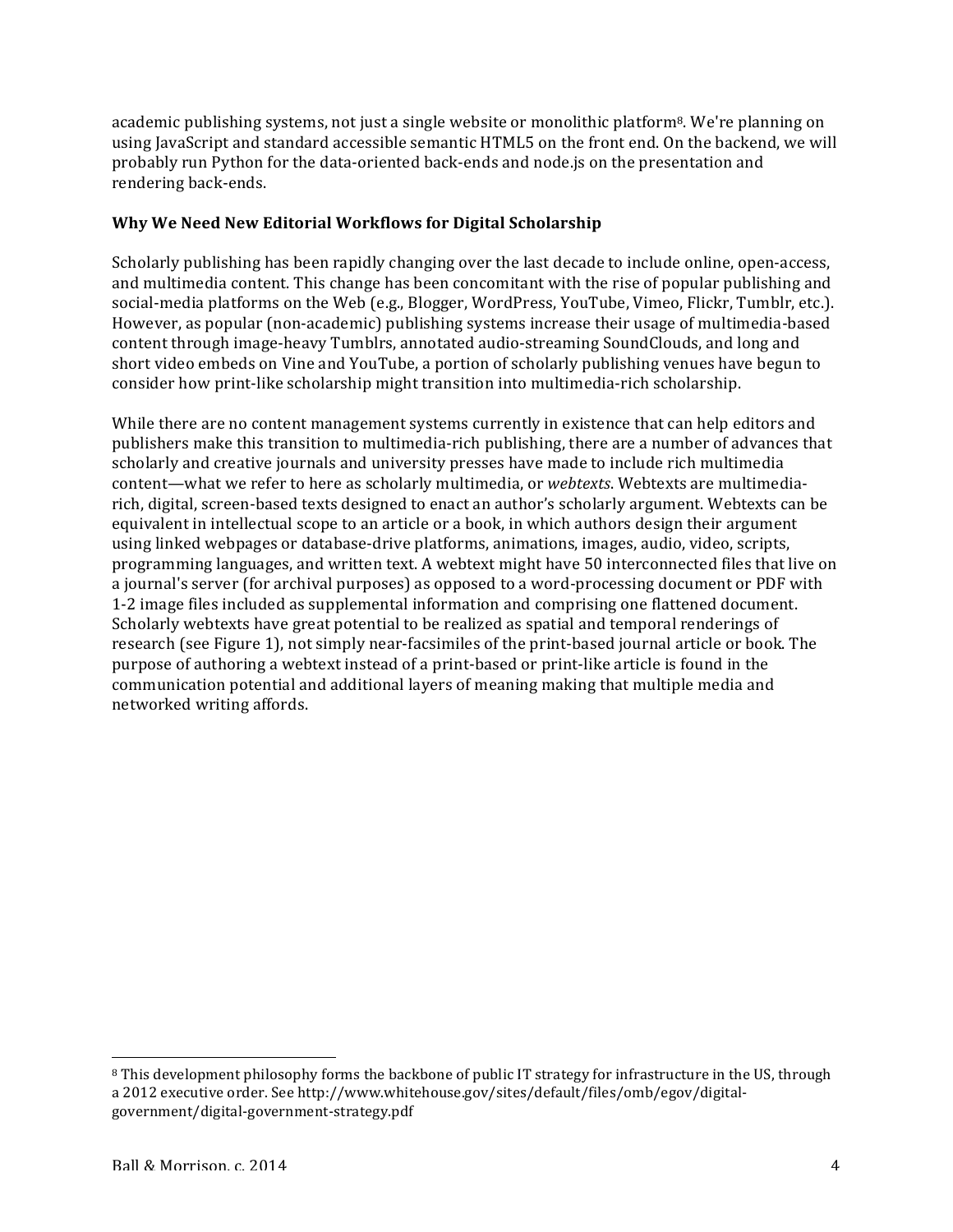

Figure 1. A screenshot from a multi-chaptered webtext, "Satellite Lamps," that uses documentary films and galleries of captioned photos (note the horizontal navigation locator in the upper-right corner) to show readers how the authors' design process, which occurred across several months' time and in *multiple research locations, informed their communication research regarding GPS<sup>1</sup>.* 

In the 15 years that the directors of this project have been editing scholarly multimedia, publishing thousands of webtexts that continually change generic and technological conventions, the difference between editing webtexts and editing print texts has become greater. When webtexts first began publishing in 1996, in a journal called *Kairos* (which has been edited by one of the project directors since 2001), webtexts were little more than plain HTML with written content and a few links. As web design progressed from plain HTML to more image-intensive and aesthetic interfaces, so did the design of webtexts change to mirror the changing histories of technological capabilities on the World Wide Web. In the early 2000s, with the rise of Web 2.0, webtexts began to include more multimedia usage such as linked and embedded audio, linked and embedded video, database-driven work, and combinations of multimedia and programming languages—changes the editors of these journals see daily. Besides *Kairos*, there are currently a dozen humanities- and artrelated journals and presses that publish webtexts on a regular basis, if not exclusively so<sup>9</sup>. None of these journals and presses has a content-management system that handles the editorial processing and publication of archive-able multimedia-based content.

<sup>&</sup>lt;sup>9</sup> These journals and presses include *Computers and Composition Online,* Computers and Composition Digital Press, *Harlot of the Arts, Technoculture, Journal of Artistic Research, Enculturation, TheJUMP, Vectors, International Journal of Media and Learning, Journal of Interactive Media and Pedagogy, Itineration*, and Digital Rhetoric Collaborative (an imprint of University of Michigan Press).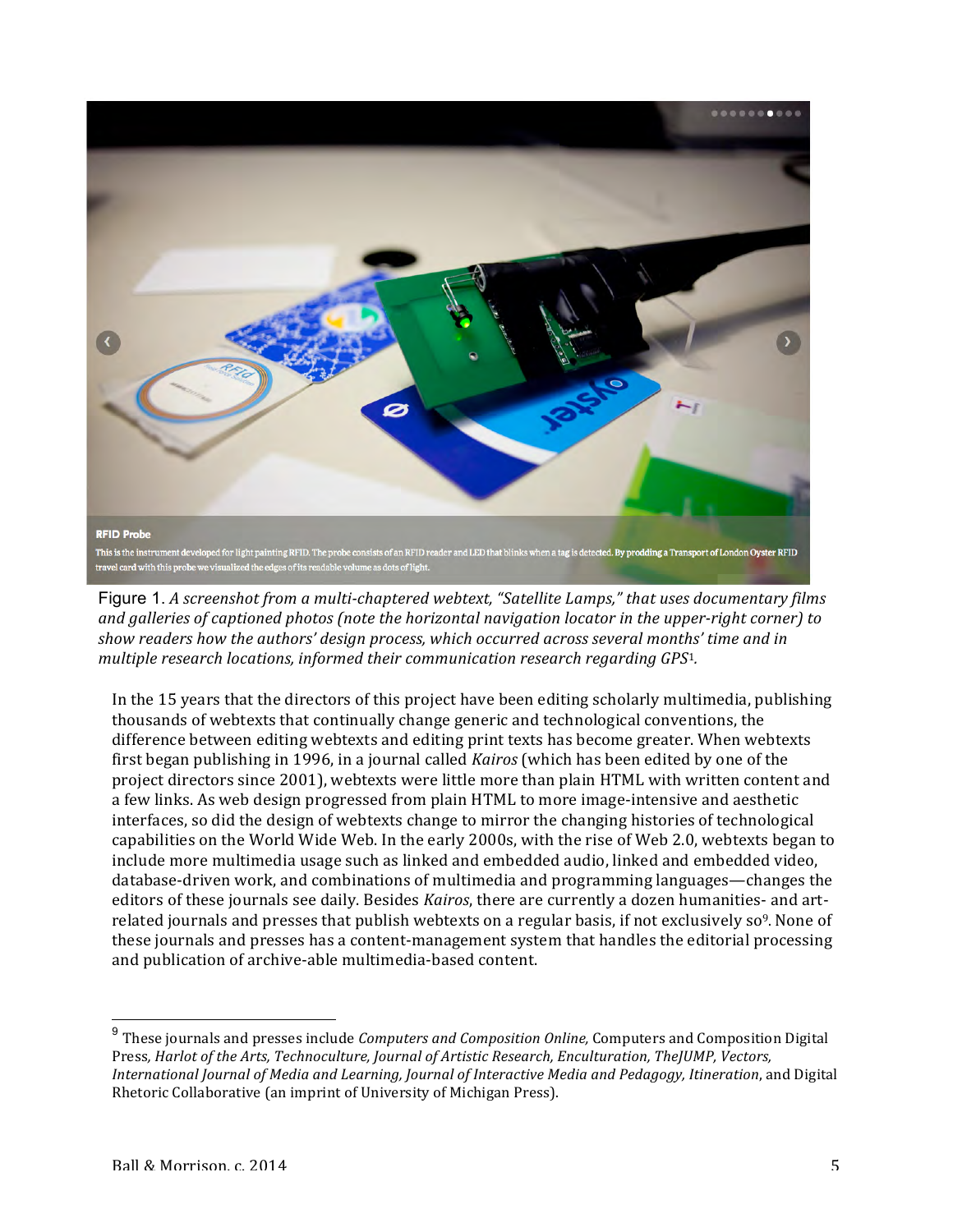With this daily change in technological capabilities come new guidelines from standards organizations, such as the W3C, on the accessibility and sustainability of web design. These are ones that scholarly multimedia venues must implement in order to remain accessible. Such changes in technology, genre, and design, and the concomitant changes needed to accommodate webtexts in an editorial workflow have created problems for the journals that publish this kind of work. For instance, webtexts and even entire journals go missing through bad archival practices<sup>10</sup>. In addition, webtexts stop functioning because the authors used proprietary systems that are no longer maintained for the Web and neither editors nor authors made provisions for such an occurrence<sup>11</sup>. But those errors also produce knowledge from which multimedia editors can build best practices. Some of these best practices are outlined in the *Kairos* submission guidelines that have been developed through extensive critical practice, and have been adapted for use by several online journals that publish scholarly multimedia, including the *Journal of Interactive Technology and Pedagogy*, *Southern Spaces*, and Computers and Composition Digital Press. These venues and others—such as Syracuse University Press, *X/Changes*, *Itineration*, *Journal of Basic Writing*, *CCC Online*, and venues still in the making, such as a design journal out of Bard Graduate Center—have consulted with us over the last decade to learn about and implement *Kairos's* best practices for publishing scholarly multimedia.

Some of these best practices include requiring authors to submit editable versions of as many design elements of their webtexts as possible for copy and design editing purposes, submitting metadata and transcripts specific to any audio or video content they have, using file-naming conventions and information architectures that are web-friendly, requiring all webtexts to pass accessibility checkers, and mandating that all media files exist on the journal's host server. These are some basic practices that ensure accessibility to editors and readers, now and into the future. The purpose of EditMe is to create a platform that encourages multimedia publishing, implements best practices in media-rich editorial workflows, and keeps this scholarship accessible and sustainable into the future.

## **Unique Editorial Workflows for Scholarly Multimedia**

Editorial workflows necessary for scholarly publishing generally require two parts: *development* and *production*. 

The developmental workflow for scholarly publishing typically includes everything that happens once an article or artifact is submitted for consideration by a venue and continues through editorial peer review until a piece is either rejected or accepted for publication. Some venues are beginning to implement models of working collaboratively with authors prior to official submission. *Kairos* and *C&C* Online (as webtextual journal examples) have done this for over a decade, and presses

<sup>&</sup>lt;sup>10</sup> See Eyman & Ball (forthcoming), "History of a Broken Thing" (in Bruce McComisky's edited collection, *Microhistories of Rhetoric and Composition* with Utah State University Press), which describes the technoinfrastructural failure of the multi-journal special issue on electronic publishing that *Kairos* and four other online journals participated in during the summer of 2002. Of those five journals, *Kairos* is the only one that has continued to publish at its original domain. See, also, Steven Krause's (2007) discussion in "Where Do I List This on my CV?" of the National Council of Teachers of English's removal from the Web of their online journal, *CCC* Online (in which Krause's webtext had been published in 2002)—a move that NCTE repeated in 2013 with its third (failed) iteration of *CCC Online*, due to its lack of technological and social infrastructures for maintaining webtextual work.

<sup>&</sup>lt;sup>11</sup> See Eyman & Ball (2014/forthcoming), "Digital Humanities Scholarship and Electronic Publication" in Ridolfo & Hart-Davidson (Eds.), *Rhetoric and Digital Humanities* (U Chicago Press).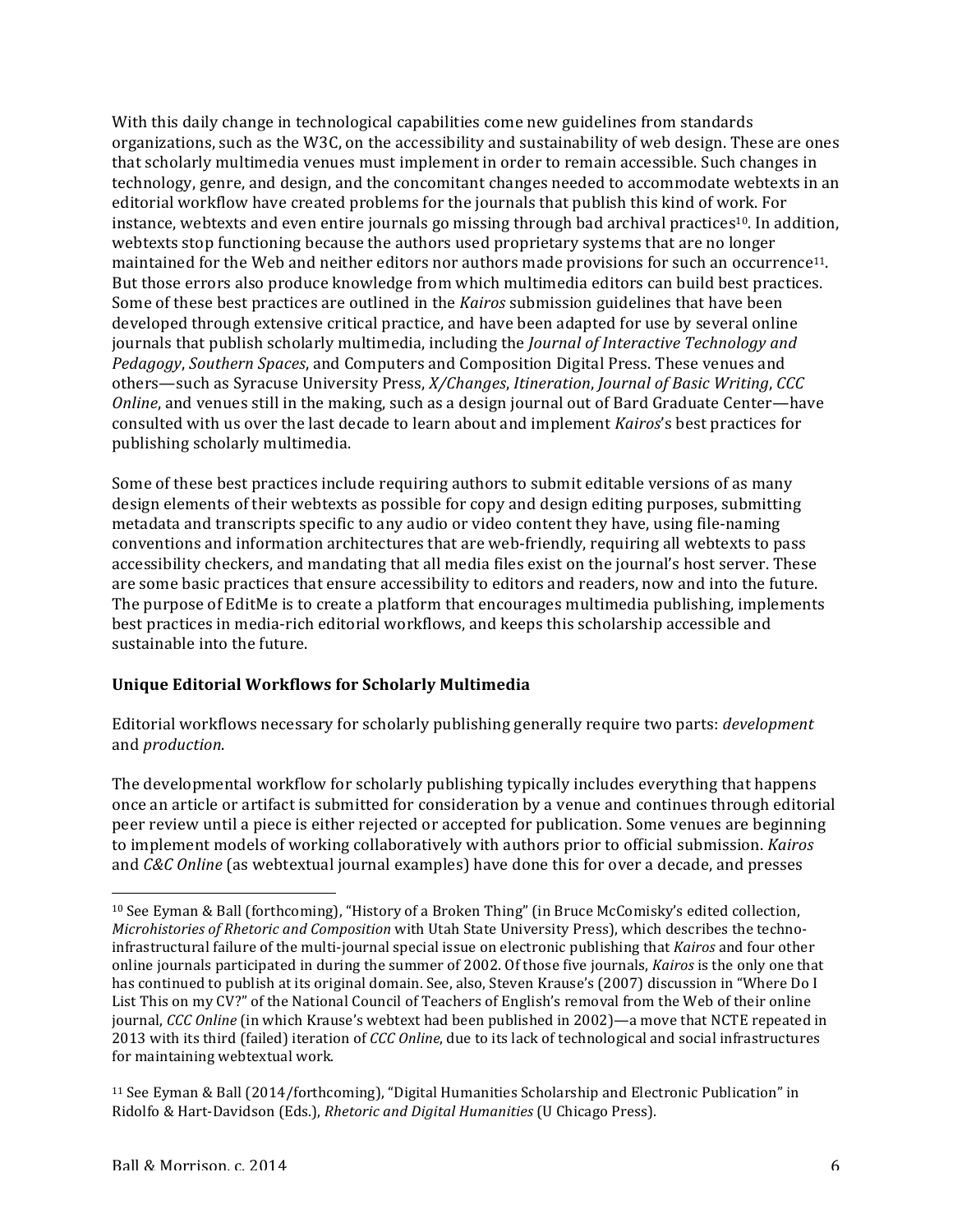have long done this sort of development work prior to submission of an entire manuscript. Also, the *Public Philosophy Journal* is introducing a community network platform that will move parts of the editorial peer-review process forward in the submission timeline so that authors can be encouraged and their work developed *prior to* official submission. (We discuss our collaboration with that journal's project and team members later in this proposal.) *Hybrid Pedagogy* has another type of developmental workflow (similar to *Kairos* but much more hands-on) in which the editors of the journal work one-on-one with authors, in GoogleDocs, to develop drafts of their articles for publication. 

However, generally speaking, the developmental workflow for a print-based, humanities scholarly venue has not changed much in the last century:

- 1) An author submits a word-processing or similar document,
- 2) An editor quickly reviews to see if it's ready for the editorial board,
- 3) If it is ready, she sends it out to two or three reviewers,
- 4) Those readers review the piece independently and write a critique, emailing or mailing it back to the editor, and
- 5) The editor compiles the reviews into a letter, informing the author whether her piece has been accepted, needs revision, or has been rejected for that particular venue.

The production workflow for a typical humanities journal begins once a piece has been accepted for publication and continues until the piece has been published. In this stage of the workflow, an editor

- 6) Copy edits the document herself or sends it to a copy editor to make sure that the grammar, house style, and references are in order,
- 7) Writes the author to clarify anything missing at that point. Often in print-based work, she sends a word-processing document with Track Changes back to the author for clarification or acceptance.
- 8) Sends a clean version of the article to the production house for another round of copyediting and overseeing by a production editor, and
- 9) The production editor supervises or does the layout of the copy-edited artifacts and the whole publication, sending the final versions back to the author for proofing, and then onto printing and distribution.

The production workflow can change significantly depending on whether a publication is run by a commercial publishing house, a small non-profit house, a university press, an affiliate of the press, a disciplinary organization (large or small), a department, or is an independent entity. For the purposes of this proposal, EditMe is most interested in serving the populations of editors working for independent publishers, smaller organizations and non-profits, departments, or university presses—places, essentially, where production is done in-house because they don't have the resources (human, economic, or technical) of a large commercial publishing house.

The basic developmental and production workflows outlined above are easy enough to follow for scholars who become new editors, either by taking over from previous colleagues or by starting a new publishing venue. And there are several content-management systems on the open-source or commercial market already that support the above, traditional, print-based workflows<sup>12</sup>. However,

 $12$  Open Journal Systems (OJS) is probably the most recognized editorial management system that follows a traditional workflow of submission, peer-review, copy-editing, layout, and publication for print-based articles. We will review why OJS is not a viable option for scholarly multimedia and other (commercial) CMS options in the literature review.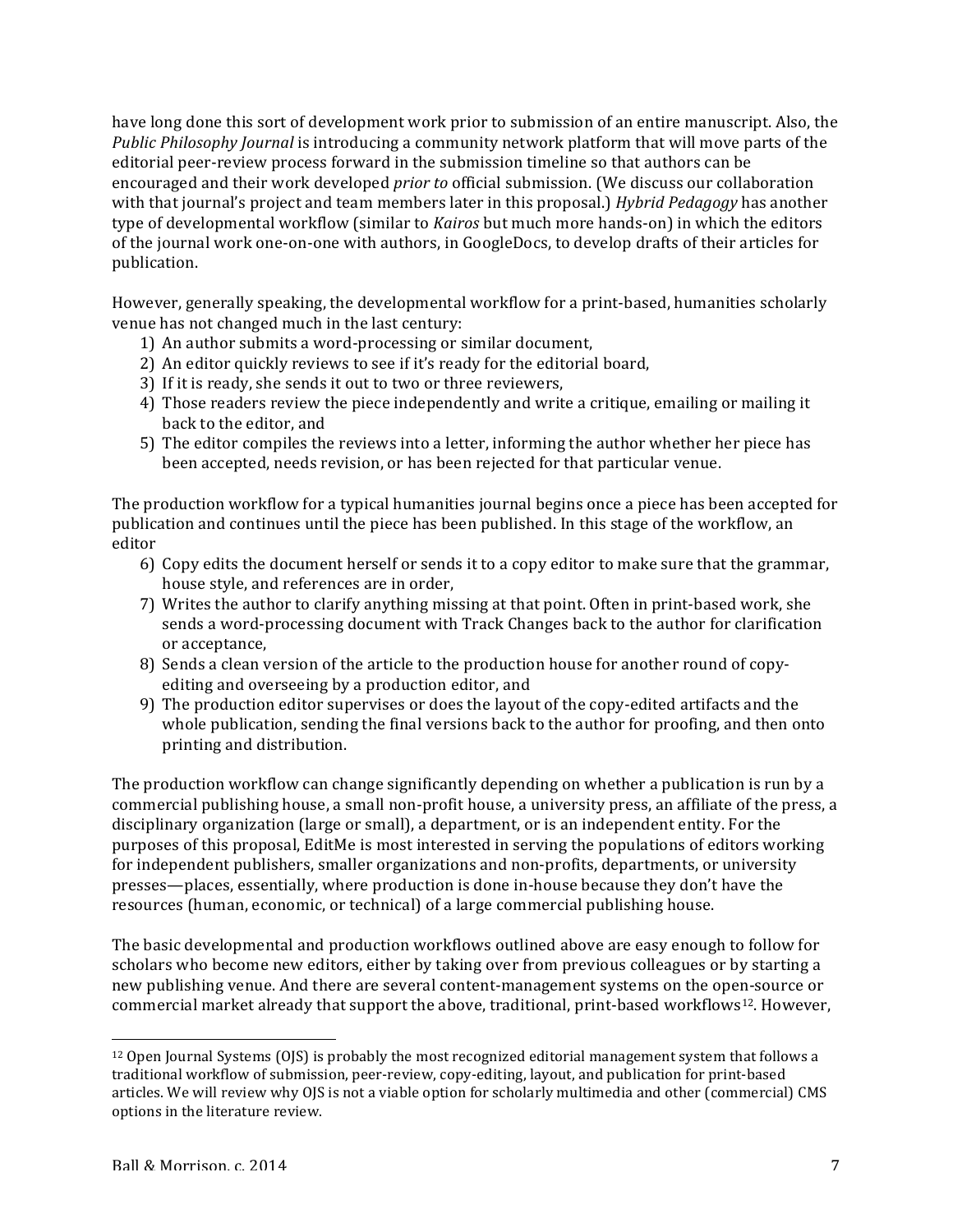while scholarly multimedia workflows follow the bare bones of these same processes—in that webtexts are submitted, peer-reviewed, and, if accepted for publication, they proceed through some type of copy editing and production process—there are several major deviations necessary to produce rigorous scholarly multimedia. These differences are described below, and start even prior to the editorial process, with an author's compositional choices.

**Submitting Webtexts:** Authors design webtexts using any available technology that meets the accessibility and sustainability guidelines of the journal they are submitting to, while keeping their argument at the forefront of that design. Their argument is made through a combination of written content and multiple media.

- Instead of submitting a single Word document and a few supplemental data or image files, a webtext author must design a series of linked, hypertextual pages with as many links, images, CSS, audio, video, JavaScript, PDF, and other files as is needed to make her argument. These files must move through the developmental and production processes as a single block so that the hyperlinks keeping the entire webtext together are not broken.
- Because scholarly multimedia is still a relatively new genre, much more developed feedback is required for authors, many of whom are authoring webtexts as first-time scholars. This makes for a much more recursive composing process for the text, where authors and editors tend to work more closely together to get a webtext ready for submission or publication.
- Authors sometimes submit their webtexts as zip-file attachments. This can be precarious in the age of overzealous spam filters on university mail servers.

**Open Reviewing**: The process to review webtexts can be the same as for print-based webtexts, even if the criteria for evaluating the two kinds of scholarship are different, such as those items outlined below, but anonymous reviewing<sup>13</sup> of webtexts is not possible for several reasons outlined below.

- Authors most often submit their webtexts as a URL, using their university website to host the submission. In this case, the authors can be recognized through their URL (e.g., http://university.edu/college/~facultyname).
- It is often necessary in scholarly multimedia to include voiceovers or head shots in video, which reveals who the author is to reviewers. It is too cumbersome to scrub media submissions to make an author anonymous and still retain the sense of the author's argument. Therefore, it is impractical to double-blind, or anonymously, review scholarly multimedia. Peer reviewers will know who the author is.

**Collaborative Reviewing:** Because of the issues anonymous reviewing presents in scholarly multimedia (as outlined above), open and collaborative reviewing is often done.

To overcome the potential bias of knowing whom an author is, one long-standing practice is to collaboratively review webtexts among many board members.

<sup>&</sup>lt;sup>13</sup> Open review leads to collaborative review. Collaboration in webtextual publishing is drawn from the disciplinary history of writing studies in which webtexts—as a scholarly genre—were first published. Collaborative reviewing has been taken up more recently in the sciences, media studies, and literature, as seen particularly in open- and peer-to-peer reviewing principles exhibited through projects such as ArXiv.org, MediaCommons, and CommentPress, although those projects are print-like in their media usage. EditMe refers to the Mellon-funded Open Peer Review white paper for a more complete discussion and history on this topic.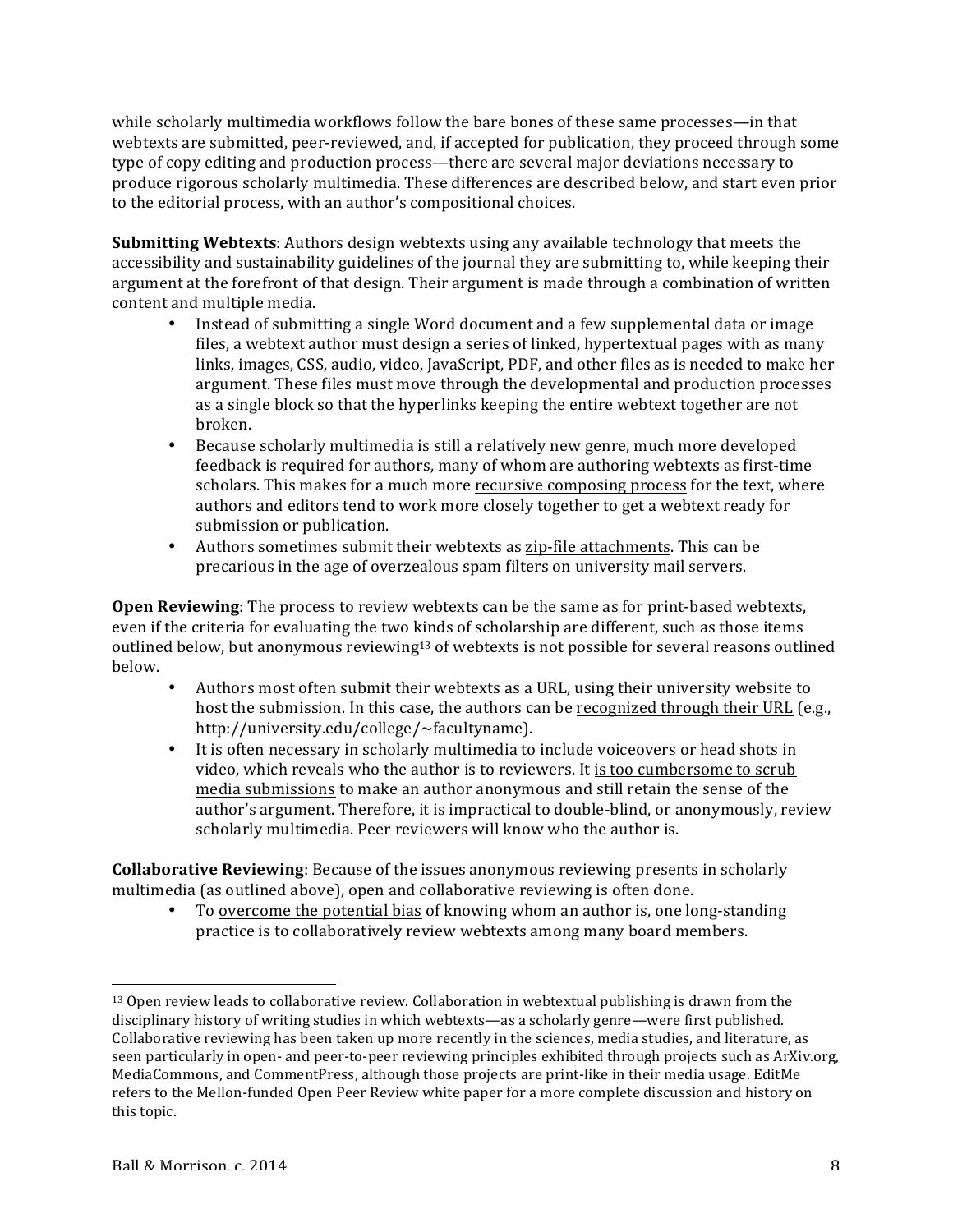Collaborative reviews in this environment have shown to be more rigorous and more informative in feedback than traditional gatekeeping peer reviews.

- Innovative technological means besides mailing a manuscript to a reviewer must be used. Some of these means include email listservs and other asynchronous discussion forums, and synchronous forums such as Google Hangouts, Skype, or live-reviewing if editors are co-located.
- During reviews of scholarly multimedia, only a portion of the discussion or feedback is about the written scholarly content. Attention must also be paid to the design of the piece in relation to the author's argument as well as to the technology or code of the piece.
- While, historically editorial board members have had no difficulty writing a great deal about the nondiscursive elements of a webtext, we note that it is incredibly timeconsuming to transmediate between design elements and written feedback, but it must be done currently in order to send review feedback to the authors.

**Design Editing**: Once a piece is accepted for publication, it must go through many more layers of copyediting than traditional print-based scholarship does. While copyediting of the grammar and style, as well as reference checks, are necessary in both print and webtextual scholarship, design editing is also a part of the production workflow and happens before stylistic copy-editing. Design editing attends to the design of a webtext, and allows time for design problems to be fixed before a webtext proceeds to more micro-level copy-edits. It is, by far, the longest and most labor-intensive process in the production workflow<sup>14</sup>. Webtexts must be checked for the following:

- Rhetorical appropriateness of their designs, which usually happens in fine-tuned ways such as ensuring that all media usage falls under appropriate permissions or copyright clauses, including fair use, all links are marked in rhetorical ways to lead a reader, and that all media and design elements are non-gratuitous and facilitate or enact the rhetorical and aesthetic argument of the webtext. (Some of this rhetorical work happens during the developmental stage, but sometimes it needs to be fixed or clarified in the production stage.)
- Accessibility includes checking for and adding alt text, long descriptions, and transcripts for media elements, and running the webtext through an accessibility checker such as WAVE.
- Usability includes checking the filenames and information architecture of a webtext to ensure it is standards compliant and cross-browser compatible.
- Technological sustainability includes making sure all the media elements and artifacts used a webtext are archived on a journal's server, proprietary uses of software are freely readable, and technical standards (such as W3C) have been met from a usability perspective so that webtexts will remain readable long into the future.

**Version control**: Version control in copy-editing print texts can be as simple as using Track Changes, but such features are not available when editing scholarly multimedia. Ghost editing must often be done for webtexts and versions made manually.

• In each stage of the copy editing process, which may include a style check, a reference check, a design edit, editors proof, authors proof, and a final walk-through of the whole issue, versions tracking changes at each production stage must be made to ensure that if changes happening at one stage are incorrect, or files become corrupt during their movement through the system, editors can revert to a previous version quickly.

<u> 1989 - Johann Stein, marwolaethau a bh</u>

<sup>&</sup>lt;sup>14</sup> *Kairos* has a design-editing checklist that encompasses more than 40 points to be checked, and usually fixed, in an author's accepted submission.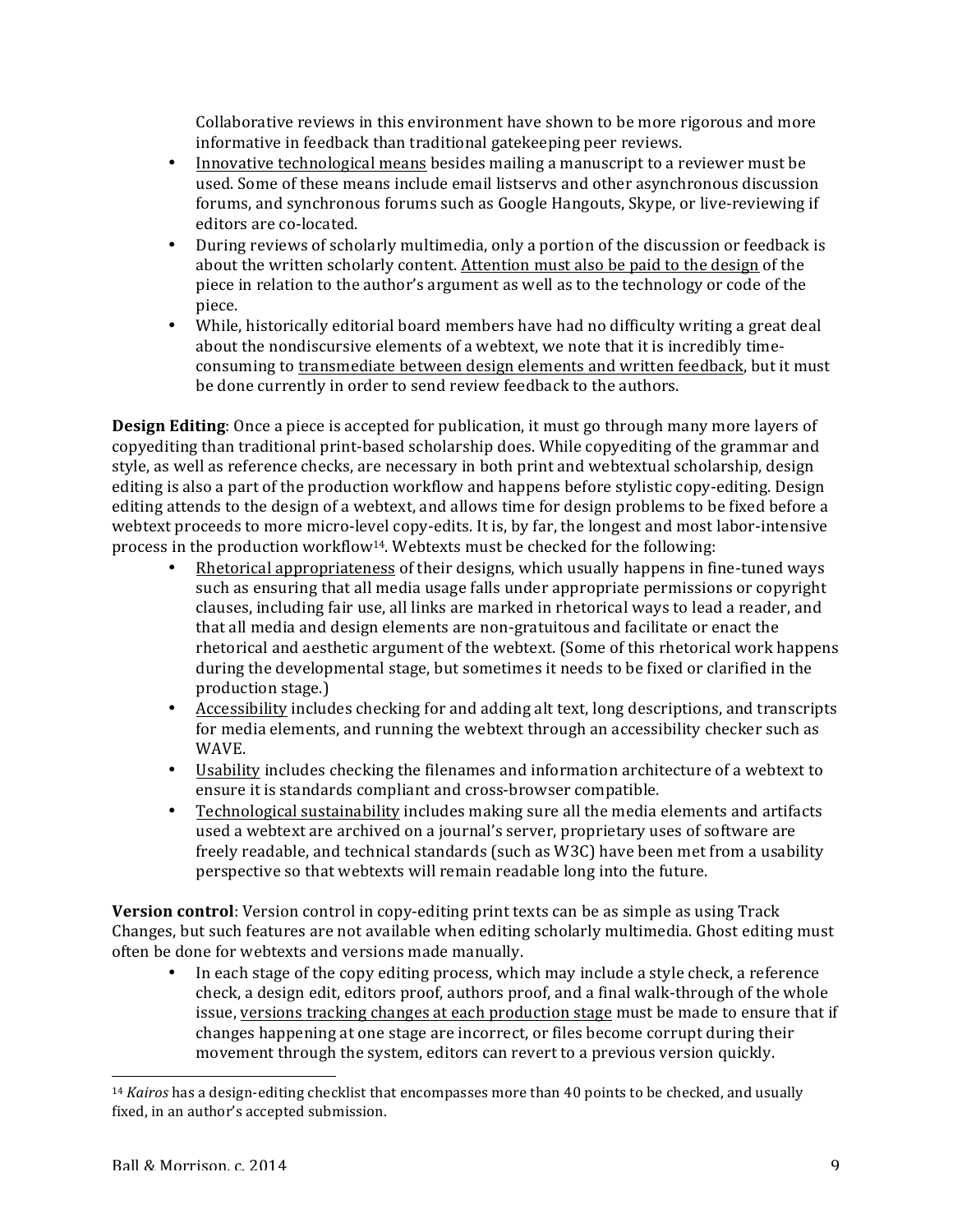• Manually creating and moving copies of a whole webtext after renaming the folder in an alphanumeric sequence is one method of version control. These copies cannot be uploaded to a version control platform like GitHub, which is what most technologists would suggest, because GitHub cannot handle large multimedia files, some of which do need to be edited in the course of design-editing. So, workflow systems need to be in place for a webtext journal to create, name, and move files from one location to another.

**Final production, publishing, and citation issues:** There are several issues in the final stages of production and in reaching wider audiences through scholarly multimedia:

- Because each webtext is designed in a unique set of technologies and media, there is no standard way to provide author queries or to receive author proofs during the latter stages of production. While there are some typical practices for requesting these  $changes$ —such as asking authors to list the file name, URL, or section name of an HTMLbased webtext and briefly describe the area in which the change needs to occur or to provide the minute and second of a timeline based text where the change is needed each webtext is handled on a case-by-case basis, with editors manually making changes before final publication.
- Once when texts are published, only the written content is easily searchable on the Web, unless rich, multimedia-specific metadata has been added to each of the media components. This is a time-consuming process for editors and often requires assistance and information from authors, who find the additional textual requests annoying and confusing. Scholarly multimedia editors see this foremost in the request for written transcripts for audio and video content, although this form of metadata is not required by all multimedia editors, the added structure lends itself not only two more accessible webtexts but also to more searchable and citable webtexts.
- Citations of webtexts rarely happens in print-bound or other webtextual journals, either through reference or remix, except in only the most peripheral ways that focus on the designs of webtexts instead of their overall scholarly import<sup>15</sup>.
- Scholarly multimedia cannot be ingested into databases and indexes such as EBSCOhost or JSTOR. These platforms don't have any way of handling multimedia content other than a PDF, which means that scholarly multimedia does not get distributed and cited in the same way as print scholarship, even as it might have greater impact because of the multiple channels of communication it employs<sup>16</sup>.

These are just some of the differences in developmental and production workflows between printbased scholarship and scholarly multimedia that EditMe seeks to bridge. EditMe will focus on these unique editorial workflow options and will engage with the *Public Philosophy Journal* (PPJ) project directors, Chris Long and Dean Rehberger, whose current Mellon project focuses on the developmental workflow of scholarly production. Through several conversations with Long and Rehberger, we have come to understand that the PPJ project will focus on community engagement as a means of fostering authors, primarily through a form of open and developmental peer-review that happens prior to submission. That system should be able to be migrated to a more closed system, if needed for EditMe, so that editors have a choice between implementing developmental review before or after submission, or both.

 $15$  See Douglas Eyman's body of work on citation practices of webtexts, including his forthcoming book, *Digital Rhetoric*, from University of Michigan Press. 

 $16$  While fixing this problem is outside the scope of EditMe as a journal platform (rather than an research database and index), EditMe does plan to provide better metadata and citation tools to users, which will help with scholarly research and search capabilities.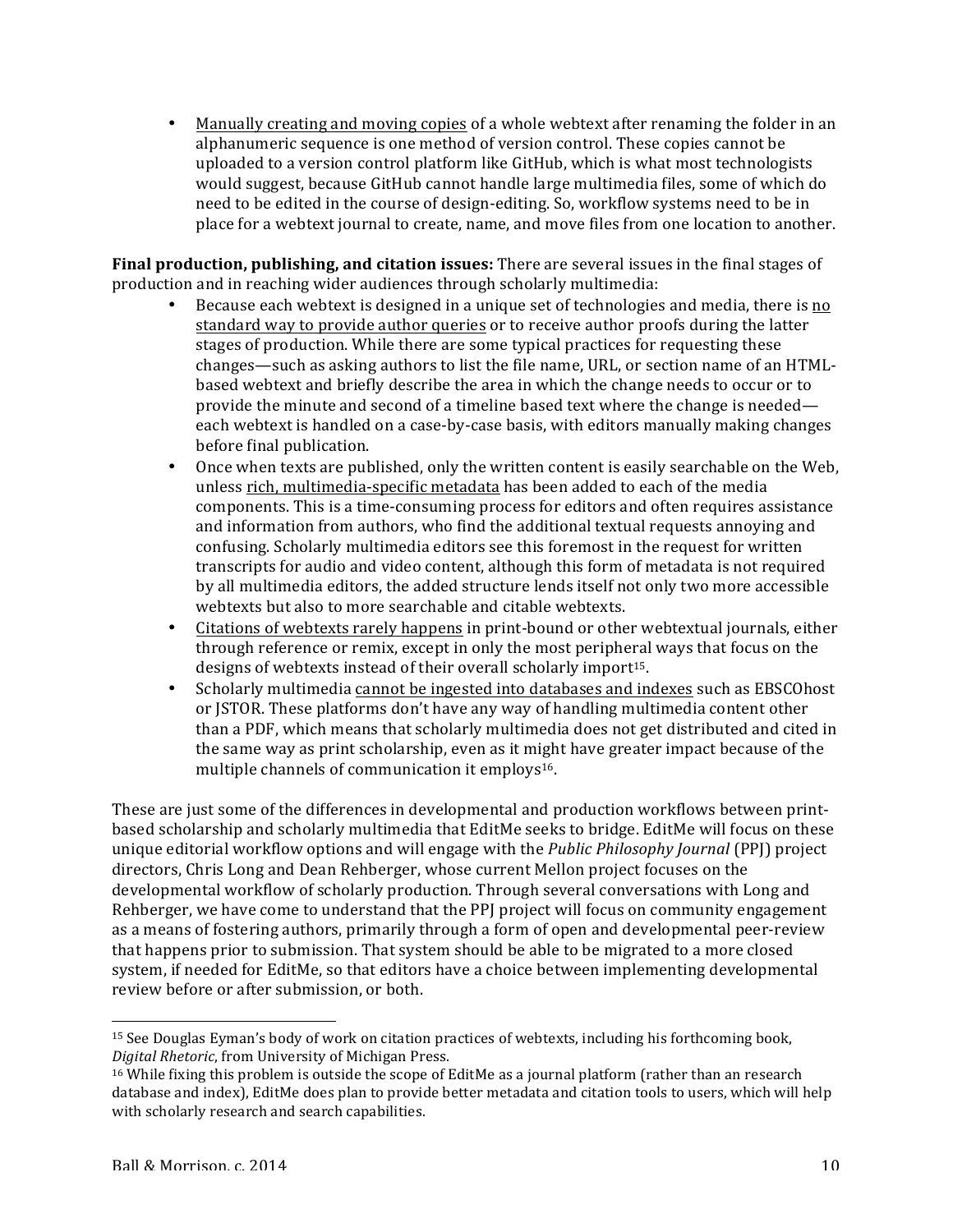In addition, we understand that the PPJ platform will already integrate Scalar and already has a collaborative editing feature, so EditMe will not work directly on these two features. Instead, we are eager to work with the PPI team to determine whether their community-building and networking platform will be compatible with and extensible for our scholarly multimedia workflows. If the projects are compatible, we will be able to offer that team a more robust production-oriented workflow, as described in this section, for their journal platform. In other words, both teams understand that Long and Rehberger's primary focus for the PPJ project is on community building as part of a pre-submission *developmental* workflow that feeds into a light journal platform for distributing mostly-print-like publications, and that this project can be complemented by Ball and Morrison's EditMe's post-submission focus on a more robust journal platform that accommodates a wide range of *production* workflows for print-like and scholarly multimedia publications.

### **Why EditMe is Needed**

The EditMe project was born out of the editorial mission to bridge print and digital scholarly publishing realms. Importantly, EditMe aims to reach scholars across different disciplines and knowledge domains to engage in further building the rhetoric and mediational character of scholarly open-access publishing. Resistance against commercial academic publishers (e.g., Elsevier, Sage) is growing due to these corporations' non-transparent "open-access" author fees and their massively bundled subscription plans, which are negotiated privately on an institutionby-institution basis. These costly negotiations have resulted in major universities calling for renewed interest in open-access publishing, a move that many European universities have already made, some mandated by their country's government.

The slew of journals and institutions that signed up for Open Journal Systems  $(O|S)$  are testament to interest in expanding the repertoire of scholarly publishing to online realms. OJS is free to download and install, is open-source and regularly updated, and contains a complete workflow for editor-publishers, to include a submissions tracking system, peer-review processes, copy-editing and layout procedures, publishing and indexing options, and some reader tools that facilitate cross-OJS-publication browsing. It is a free, "turn-key" journal platform, which explains why it is so heavily adopted: In the last decade (since OJS became available in 2002), the number of journals using OJS has risen to over  $7,000^{17}$ —nearly a quarter of the 28,100 scholarly journals worldwide as of mid-2012<sup>18</sup>—and the majority of those  $7,000$  are new journals started by non-commercial publishers<sup>19</sup>. However, OJS has its detractors, who express their dislike primarily along two key points: 

- 1) OJS lacks the ability to integrate basic multimedia content into its print-like workflow.
- 2) All OJS journals look the same and customization of the standard template is impossible for the lay editor.

*Multimedia publishing*: Basic multimedia content (e.g., embedded videos) in OJS journals remains elusive. This is primarily because the platform was built for print-like publishing and integrating multimedia requires significant work-arounds that often require an information-technology

<sup>17</sup> see https://pkp.sfu.ca/ojs/ojs-usage/ojs-map/

<sup>&</sup>lt;sup>18</sup> according to *The STM Report* (Ware & Mabe, 2012)

<sup>&</sup>lt;sup>19</sup> see Edgar and Willinsky (2010) A Survey of Scholarly Journals Using Open Journal Systems. *Scholarly Communication,* 1(2). Retrieved from http://src-online.ca/index.php/src/article/view/24/41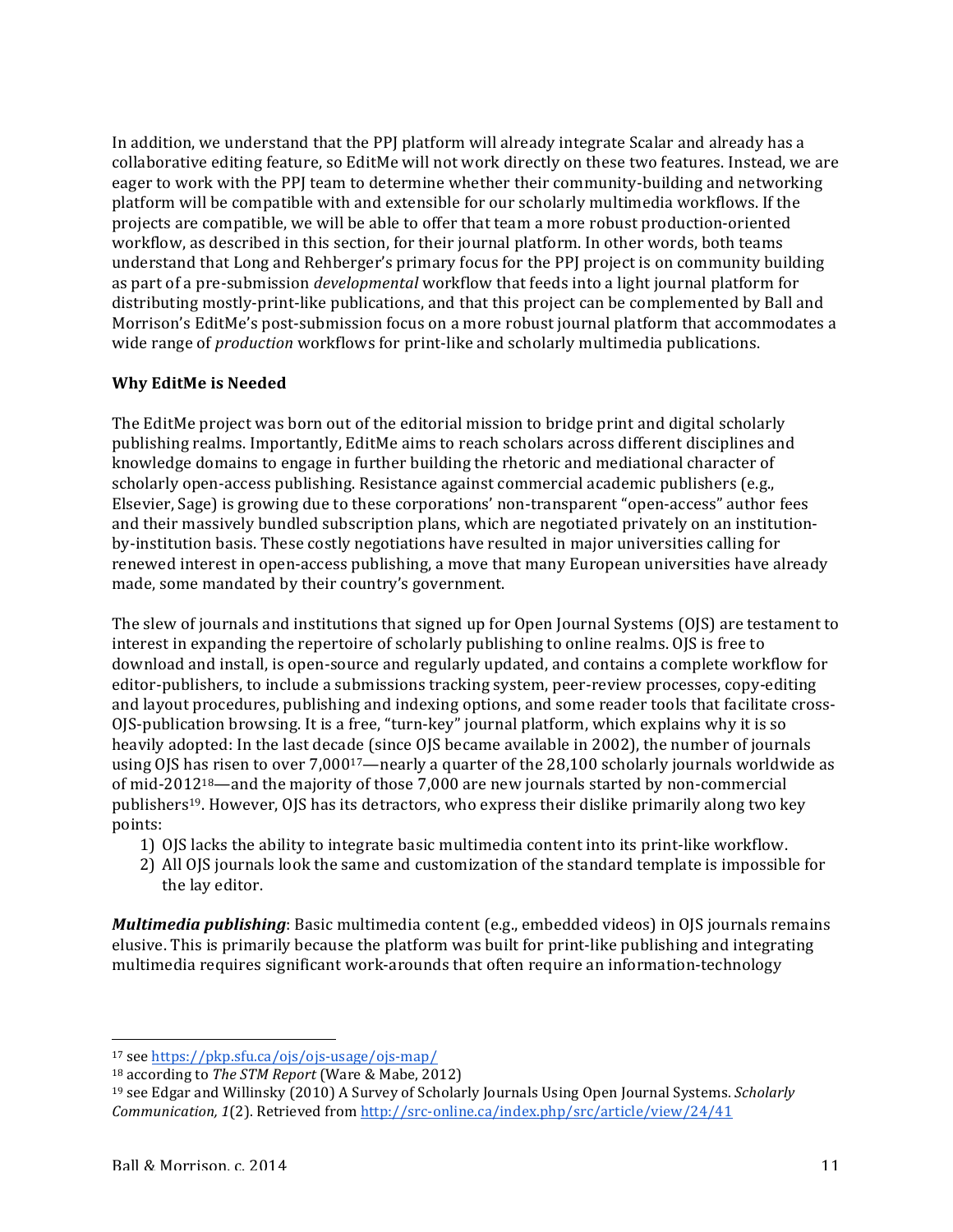specialist (i.e., not usually an editor) to  $perform^{20}$ . Typical workarounds, such as linking out to crucial multimedia content, is not an effective archival and preservation practice for any web-based publishing model—as links degrade, important, primary content becomes wholly inaccessible or even completely lost from the Web<sup>21</sup>. Yet editors using platforms like OJS and WordPress have to link out to this content all the time (see Figure 2). WordPress isn't meant to publish scholarly content and has no editorial workflows built into its turnkey blogging platform. It can be modified enough to act as a front-end interface for print-like scholarship, but fails at publishing rich multimedia scholarship because of its overbranding issue.

| The Fibreculture Journal<br>DIGITAL MEDIA + NETWORKS + TRANSDISCIPLINARY CRITIQUE                                                                                                                                                                                                                                                                                                                                                                                                                                                                                                                                                                                                                                                                                                                                                                                                                                                                                                                                                                                                                                                | <b>SEARCH</b><br>Search<br><b>About FCJ</b><br><b>RSS</b><br><b>Editorial, Guidelines, Forms</b><br>$\bullet$<br>Home<br>R |                                                              |                                |
|----------------------------------------------------------------------------------------------------------------------------------------------------------------------------------------------------------------------------------------------------------------------------------------------------------------------------------------------------------------------------------------------------------------------------------------------------------------------------------------------------------------------------------------------------------------------------------------------------------------------------------------------------------------------------------------------------------------------------------------------------------------------------------------------------------------------------------------------------------------------------------------------------------------------------------------------------------------------------------------------------------------------------------------------------------------------------------------------------------------------------------|----------------------------------------------------------------------------------------------------------------------------|--------------------------------------------------------------|--------------------------------|
| issue 10 2007: new pedagogies<br>return to journal / issue                                                                                                                                                                                                                                                                                                                                                                                                                                                                                                                                                                                                                                                                                                                                                                                                                                                                                                                                                                                                                                                                       |                                                                                                                            | <b>ISSN 1449-1443</b>                                        |                                |
| ARTICLE                                                                                                                                                                                                                                                                                                                                                                                                                                                                                                                                                                                                                                                                                                                                                                                                                                                                                                                                                                                                                                                                                                                          |                                                                                                                            | <b>FUTURE ISSUES AND ARCHIVES</b>                            |                                |
|                                                                                                                                                                                                                                                                                                                                                                                                                                                                                                                                                                                                                                                                                                                                                                                                                                                                                                                                                                                                                                                                                                                                  |                                                                                                                            | <b>ISSUE ARCHIVE</b><br><b>ARTICLE ARCHIVE</b>               | $\rightarrow$                  |
| FCJ-062 Reinventing the Possibilities: Academic Literacy and New<br>Media                                                                                                                                                                                                                                                                                                                                                                                                                                                                                                                                                                                                                                                                                                                                                                                                                                                                                                                                                                                                                                                        |                                                                                                                            | <b>CALLS FOR PAPERS</b>                                      | $\rightarrow$<br>$\rightarrow$ |
|                                                                                                                                                                                                                                                                                                                                                                                                                                                                                                                                                                                                                                                                                                                                                                                                                                                                                                                                                                                                                                                                                                                                  |                                                                                                                            | <b>FCJ MESH</b>                                              | $\rightarrow$                  |
| SHARE PRINT                                                                                                                                                                                                                                                                                                                                                                                                                                                                                                                                                                                                                                                                                                                                                                                                                                                                                                                                                                                                                                                                                                                      |                                                                                                                            | <b>CONNECTIONS</b>                                           |                                |
| Cheryl Ball, Department of English, Illinois State University                                                                                                                                                                                                                                                                                                                                                                                                                                                                                                                                                                                                                                                                                                                                                                                                                                                                                                                                                                                                                                                                    |                                                                                                                            | <b>ARCDIGITAL</b>                                            | $\rightarrow$                  |
| Ryan 'rylish' Moeller, Department of English, Utah State University<br>This in an interactive text-click here to open.<br><b>Abstract</b><br>This webtext demonstrates the possibilities of using new media to teach students critical literacy skills applicable to the<br>21st century. It is a manifesto for what we think writing scholars should be teaching in general-education "writing" classes<br>like first-year composition. In order to answer the question of what we should teach, we have to ask what kinds of<br>academic literacy, if any, we value. We argue here that rhetorical theory is a productive way to theorize how meaning is<br>made among new media texts, their designers, and their readers. We use the Ancient Greek concepts of topoi and<br>commonplace to explain how designers and readers enter into a space of negotiated meaning-making when converging<br>upon new media texts. That negotiated space offers a new-media space for learning critical literacies by means other<br>than research papers. As examples, we discuss two student texts and the literacies they demonstrate. |                                                                                                                            | <b>C-THEORY</b>                                              | $\rightarrow$                  |
|                                                                                                                                                                                                                                                                                                                                                                                                                                                                                                                                                                                                                                                                                                                                                                                                                                                                                                                                                                                                                                                                                                                                  |                                                                                                                            | <b>CNTR HISTORY &amp; NEW MEDIA</b>                          | $\rightarrow$                  |
|                                                                                                                                                                                                                                                                                                                                                                                                                                                                                                                                                                                                                                                                                                                                                                                                                                                                                                                                                                                                                                                                                                                                  |                                                                                                                            | CODE                                                         | $\rightarrow$                  |
|                                                                                                                                                                                                                                                                                                                                                                                                                                                                                                                                                                                                                                                                                                                                                                                                                                                                                                                                                                                                                                                                                                                                  |                                                                                                                            | <b>COMPUTATIONAL CULTURE</b>                                 | $\rightarrow$                  |
|                                                                                                                                                                                                                                                                                                                                                                                                                                                                                                                                                                                                                                                                                                                                                                                                                                                                                                                                                                                                                                                                                                                                  |                                                                                                                            | <b>COSMOS AND HISTORY</b>                                    | $\rightarrow$                  |
|                                                                                                                                                                                                                                                                                                                                                                                                                                                                                                                                                                                                                                                                                                                                                                                                                                                                                                                                                                                                                                                                                                                                  |                                                                                                                            | <b>CTRL-Z</b>                                                | $\rightarrow$                  |
|                                                                                                                                                                                                                                                                                                                                                                                                                                                                                                                                                                                                                                                                                                                                                                                                                                                                                                                                                                                                                                                                                                                                  |                                                                                                                            | <b>CULTURE MACHINE</b>                                       | $\rightarrow$                  |
|                                                                                                                                                                                                                                                                                                                                                                                                                                                                                                                                                                                                                                                                                                                                                                                                                                                                                                                                                                                                                                                                                                                                  |                                                                                                                            | <b>DIGITAL CULTURE AND ED</b>                                | $\rightarrow$                  |
|                                                                                                                                                                                                                                                                                                                                                                                                                                                                                                                                                                                                                                                                                                                                                                                                                                                                                                                                                                                                                                                                                                                                  |                                                                                                                            |                                                              |                                |
|                                                                                                                                                                                                                                                                                                                                                                                                                                                                                                                                                                                                                                                                                                                                                                                                                                                                                                                                                                                                                                                                                                                                  |                                                                                                                            |                                                              |                                |
|                                                                                                                                                                                                                                                                                                                                                                                                                                                                                                                                                                                                                                                                                                                                                                                                                                                                                                                                                                                                                                                                                                                                  |                                                                                                                            | <b>DIGITAL HUMANITIES ALLIANCE</b><br><b>DIGITAL STUDIES</b> | $\rightarrow$<br>$\rightarrow$ |

Figure 2. As seen in this screenshot from The Fibreculture Journal, which moved to a WordPress *installation from a manual HTML set-up a few years after the above webtext was published, readers have* to be instructed to "click here to open" the interactive text, which then opens in a completely new window that is not at all connected visually or navigationally to the journal itself.

  $20$  There is no published research on the difficulty of integrating multimedia content into OJS, although one of this project's co-directors has written a white paper on the difficulty of integrating multimedia-based plug-ins to OJS (see Ball, 2014). Also, through dozens of conversations with journal editors who use OJS or who have created their own ad-hoc publishing systems, the project directors have identified the difficulty of multimedia-integration as a key obstacle for moving in this scholarly publishing direction. <sup>21</sup> See Eyman & Ball's "History of a Broken Thing: The 2002 Multi-Journal Special Issue on Electronic Publishing" forthcoming in *Microhistories of Composition* (McComisky, Ed., Utah State UP).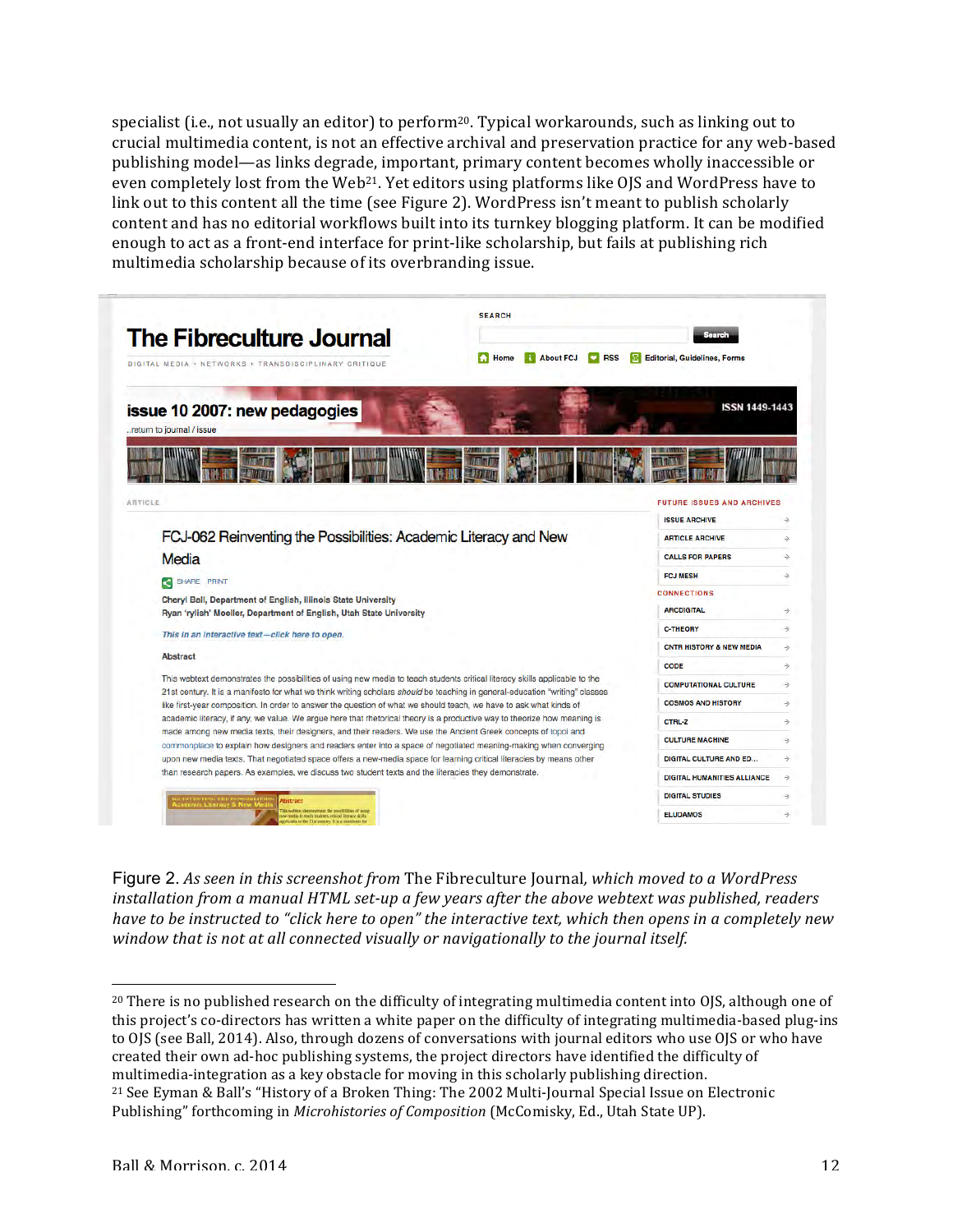*Journal branding:* Editors and publishers who use OJS have, basically, one option for what they want their journal to look like (see Figure 3). The default template in OJS is not customizable in any way that changes what it *looks* like—an editor can change the headers, titles, and background color across the top, but the functions and features of the page all remain in the default position. When OJS was being built in the early 2000s, custom style sheets in the form of CSS weren't part of standard HTML practice. So OJS's template design is written randomly into the codebase, which hasn't been overhauled in the intervening decade. This makes customization of a journal's design nearly impossible even for the most advanced PHP programmer, and it means that every single OJS journal looks the same. OJS overbrands whatever journal content it carries, which is one of the main reasons many of the supporters of *EditMe* are eager to leave that system. In an age of beautiful web design, easily tweaked Web 2.0 publishing templates, and social-media-infused readability, having your journal look exactly like 7,000 other journals does a disservice to your authors and readers and scholarly intellectual brand. EditMe's reader interface will be fully customizable for journalspecific branding.



**Figure 3.** *OJS's* ubiquitous interface, with its sage green header, sidebar full of textboxes and links, and a table of contents that mimics traditional print journals.

This overbranding also happens in other content-management systems being used for publishing, such as WordPress and Drupal, and is especially noticeable in journals that publish multimedia content. Drupal is often considered a go-to publishing CMS for start-up journals, even though it requires a significant amount of hacking and add-ons to make it a "publishing" platform. Only experienced Drupal users can provide technical support for this work, and even in the most successful cases of hacking the system to meet one's editorial needs can the journal publish embedded, third-party multimedia from sites like YouTube and Prezi. The use of Drupal in these cases brands the journals with a typical Drupal interface (see Figure 4) that over-directs readers to focus on the linked, bulleted interface (e.g., through the constant presence of the Table of Contents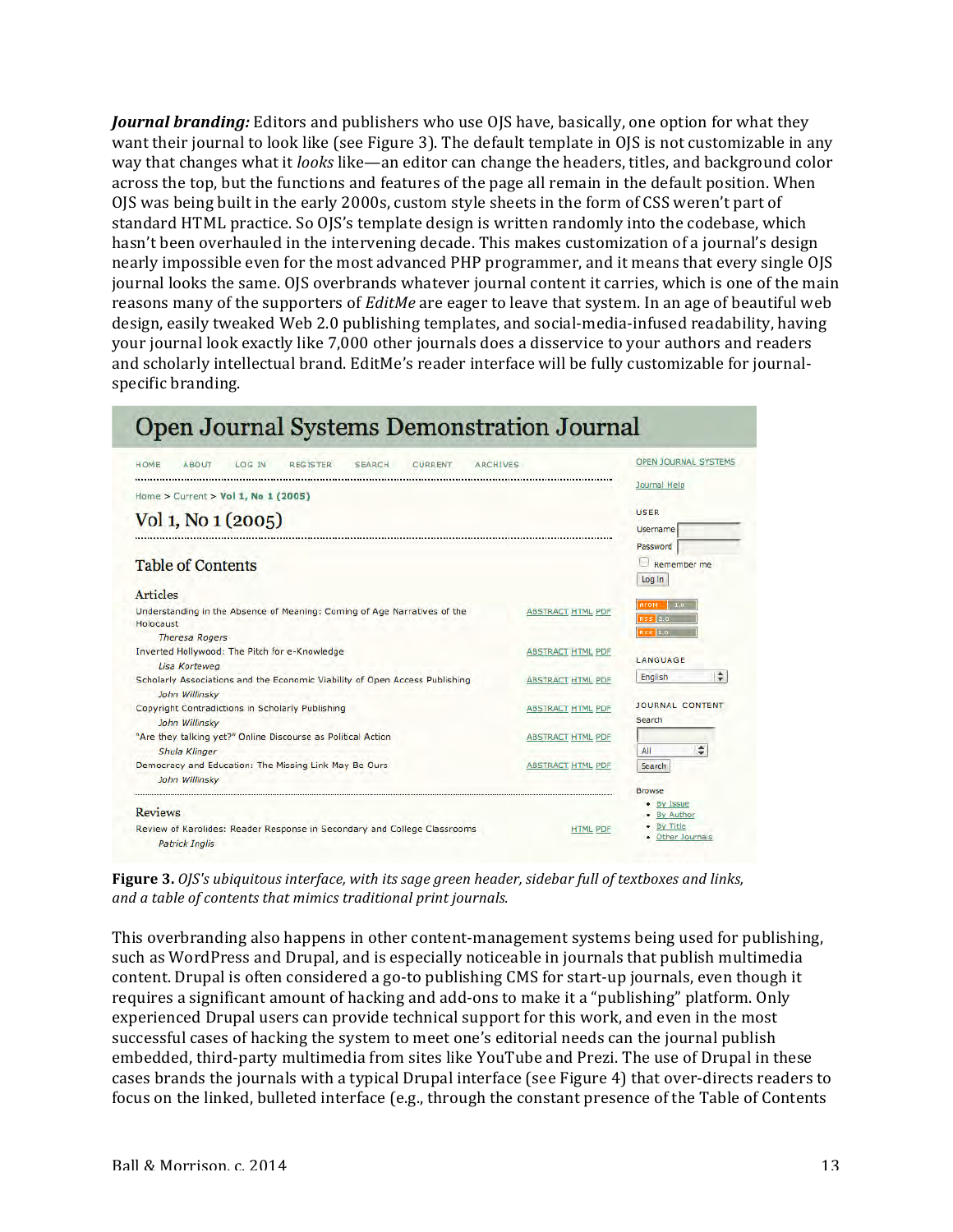and the main navigation links) instead of on the multimedia scholarly content that *should* be the focal point for the journal. Put simply: the Drupal platform/interface distracts readers from the content they are there to read.



Figure 4. A customized Drupal overlay for a multimedia-based journal still looks like a Drupal *overlay, minimizing the designerly aesthetic many journals that want to publish webtexts aim for.* 

EditMe is not only concerned with the reader interface, but with the back-end publishing system and the workflow issues that are relevant and unique to webtext publishing. This concerns how an editor moves a series of linked files that comprise a webtext through the submission process, adds metadata and complies with accessibility standards, performs peer-review, provides mechanisms for revision, versioning, copy-editing, design-editing, and proofreading, and pushes that content out to readers.

While there are several commercial options for managing these production workflows—such as HighWire's Bench>Press, bePress, Editorial Manager, ePress, OSPRey, Scholastica, and ScholarOne, which is used by Sage and Taylor & Francis, among other large commercial publishers—these platforms are not open-source, and they have pricing structures that vary from thousands of dollars for installation or hosting to charging authors submission fees for their work. EditMe is wholly opposed to charging either upload or download fees for its use. These commercial platforms also cannot handle multimedia content in the ways we have been describing. So we have chosen not to include more robust reviews of their technical operations in this proposal, as they are not models we espouse.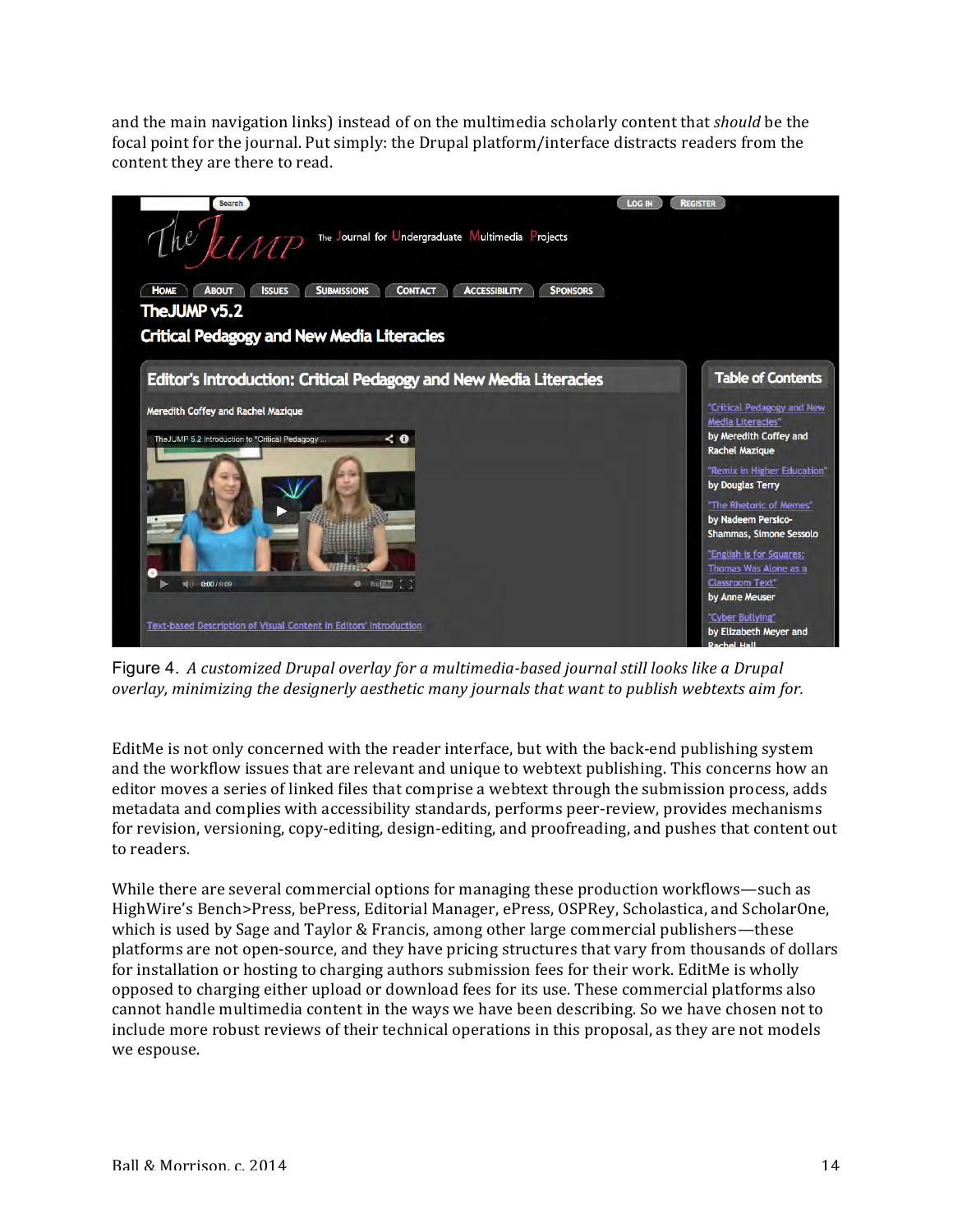#### **EditMe Features**

EditMe will be built as an infrastructure made from a series of APIs that are modular and re-usable, so that the platform is endlessly flexible. Our goal in developing the infrastructure is to create apps that are re-usable across multiple platforms. Such an API-centric development paradigm not only lends itself to creating ecosystems (instead of monolithic websites, such as OJS) and maximizing use value under unforeseen circumstances, but that other developers can build new front-ends for other contexts and devices — apps. EditMe will include some editorial workflows that are typical for all types of scholarly publication, such as author login, submission upload, metadata inclusion, submission tracking, peer-review, and content publication.

We hope to adopt several of these baseline features from PPJ's journal platform (if they are compatible) and adapt them to multimedia-rich use, if that functionality is not already built in. There is nothing better than working open-source software that we can use: It provides efficiencies when building things. On the other hand, if we use a piece of functionality from another project, it gets incorporated into our platform and we have to do our own maintenance, something which can be a lot more expensive than building it yourself. To avoid this, these services need to have APIs. If there are not complete APIs for an open-source project, stripping out the parts we don't need and creating APIs from the remainder would surpass the amount of work of building it from scratch. There is no appropriate way of reusing code in these cases. If it's not specifically engineered to integrate, it has the same kind of resistance to change as the physical, built environment.

In addition to the baseline editorial needs (mentioned above) that an API-driven academic publishing system will provide, the following scholarly-multimedia-based feature list for EditMe was collaboratively drafted in the second quarter of 2014. The team included EditMe project directors Cheryl Ball and Andrew Morrison; Even Westvang and Simen Svale Skosgrud, both of whom are principals at the software development firm, Bengler; and Jørn Knutsen, an interaction design researcher and developer with Bengler. In addition, the press and journal editors who have written letters indicating their support for and potential adoption of EditMe have read this proposal and endorse the features list below. This full list includes features that may already be part of PPI, indicated by [PP]] in the list below. If features are not part of PPJ or PPJ features are not compatible with EditMe's infrastructure, the developers will work from their extensive collection of opensource modules for digital publishing and build new open-source modules for features that can't be modified from existing ones. We look forward to working with the PPJ team and will conduct a technical review of their Kora-based platform at the start of the funding period<sup>22</sup>.

- Authoring workflows, including templates for new multimedia authors
	- $\circ$  Markdown->HTML converters with multimedia options
	- o LaTeX, mathematical, and other formulaic converters
	- o Scalar and Omeka (and potentially other database) integration [PPJ]
	- $\circ$  Collaborative textual editing [PP]]

<sup>&</sup>lt;sup>22</sup> If the technical review of PPJ reveals that a majority of PPJ features are not technically compatible with EditMe, the EditMe team will revisit the features list to re-prioritize which of the [PPI]-noted items need to be moved into the EditMe project development. Priority will be given to addressing features that are specific to the post-acceptance production workflow that is the key need of EditMe. If additional funding is needed to complete these items, the EditMe team will apply for an NEH Implementation Grant (due March 2015) or a Norwegian Research Council research infrastructure grant (rolling deadlines). Additionally, these grants can be pursued to fund development for integrating multimedia-authoring components—such as Scalar and Omeka—if the PPJ implementation of these programs is not already compatible with EditMe.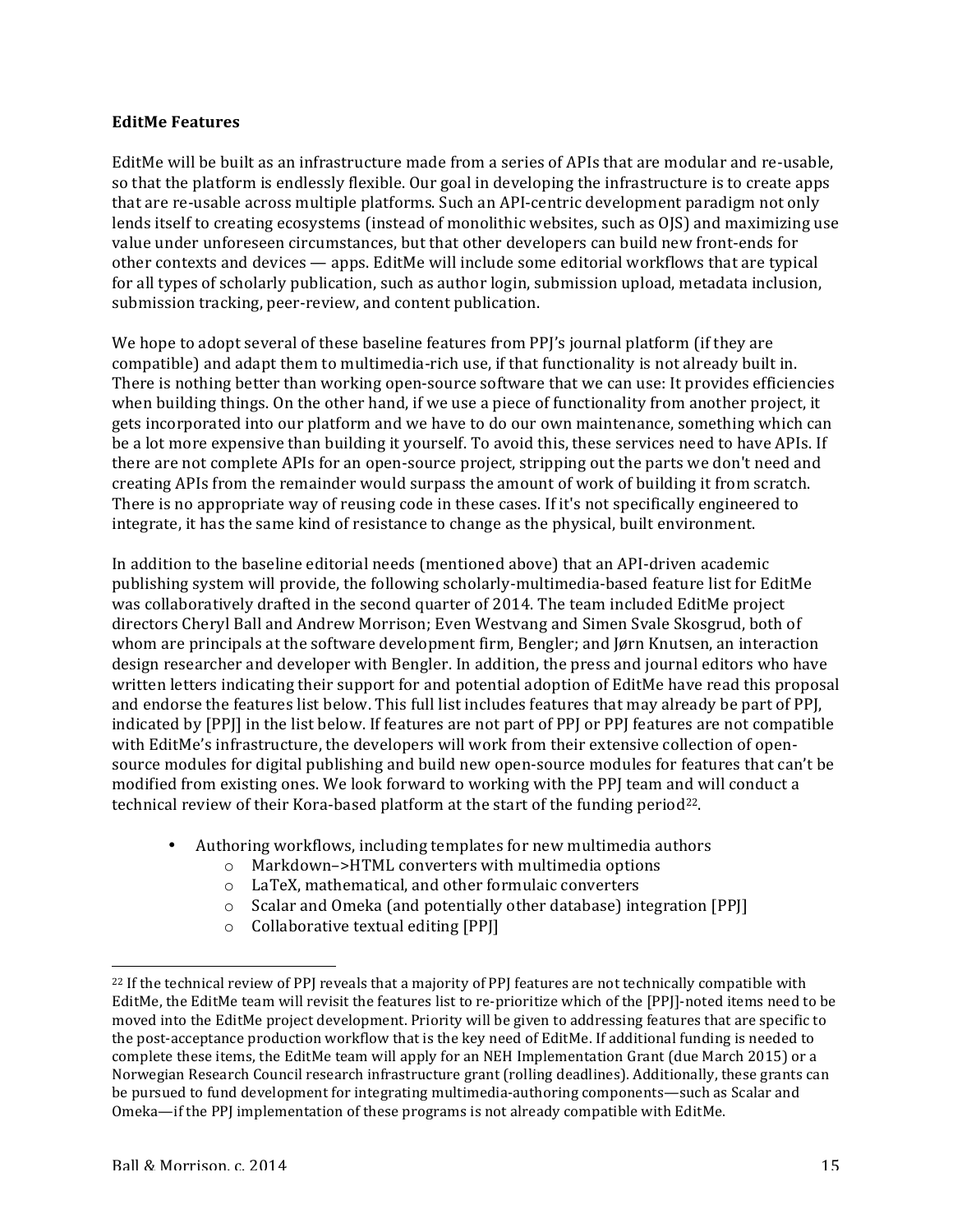- Submission-process upgrades:
	- $\circ$  Robust metadata for media elements [PP] through Kora]
	- o Built-in Creative Commons/GNU/copyright licensing
	- $\circ$  Version control systems for scholarly multimedia and database-driven work
- Peer-review workflows:
	- $\circ$  Open-peer-review options: closed, individual reviewing; closed, collaborative reviewing; open/public reviewing; crowdsourcing [PP]]
	- $\circ$  Peer-reviewer tracking, voting, and accountability options [PP]]
	- $\circ$  Synchronous, collaborative reviewing of a webtext
	- o Nondiscursive peer-review options (e.g., sticky notes, pen tools, highlight tools, sharing functions) & capturing this data for editors' use. (We plan to look at MediaThread as one option to adopt and will strive to make the annotation tools Open Annotation standards compliant.)
	- $\circ$  Recursive peer-review options (if venues have multiple levels of review)
- Copy- and Design-editing workflow options:
	- $\circ$  For editors to include design-editing stages in their copy-editing process (e.g., from *none* to robust to *custom*) and to decide when in the production workflow this happens.
	- $\circ$  For built-in checklists and links to sustainability, accessibility, and usability standards and checkers.
	- $\circ$  To upload/add a design-based rhetorical appropriateness heuristic based on peer reviews
	- $\circ$  To allow for modular, recursive, or fine-grained copy-editing stages with versioning (e.g., style check, references check, fact check, etc.)
- Publishing and Preservation tools:
	- o Robust metadata downloadable for searching, indexing, and accessibility [PPJ/Kora]
	- $\circ$  Citation tools for multimedia content (to help authors cite digital media content)
	- $\circ$  Long-term preservation back-ends [PP]/Kora]
	- $\circ$  Pointers in the back-end database for long-term media-hosting or streaming options, and linked to media metadata
	- $\circ$  Flexible front-end/reader interfaces for journals branding

## **Project Team**

The EditMe proposal is grounded in scholarly research and editorial expertise of the co-directors and development team and is located within our fields' practice-based traditions of inquiry and a pragmatics of institutional expertise, locally and internationally, as identified in more detail below.

#### *Co-Directors*

*Cheryl E. Ball*, Associate Professor of Digital Publishing Studies, West Virginia University (Department of English). Qualifications include 25 years of experience in scholarly, literary, and trade publishing and editing across print and digital domains. For the past 15 years, Ball has been editor of the longest-running scholarly multimedia journal, *Kairos: Rhetoric, Technology, and Pedagogy* (http://kairos.technorhetoric.net), considered the premier journal in its field. She has also been Associate Editor of *Computers and Composition* and Assistant Editor for *College Composition and Communication*. Her research on digital publishing and multimodal communication has translated into receiving several federally funded grants and a Fulbright award, as well as serving on the board of the Council of Editors of Learned Journals, an international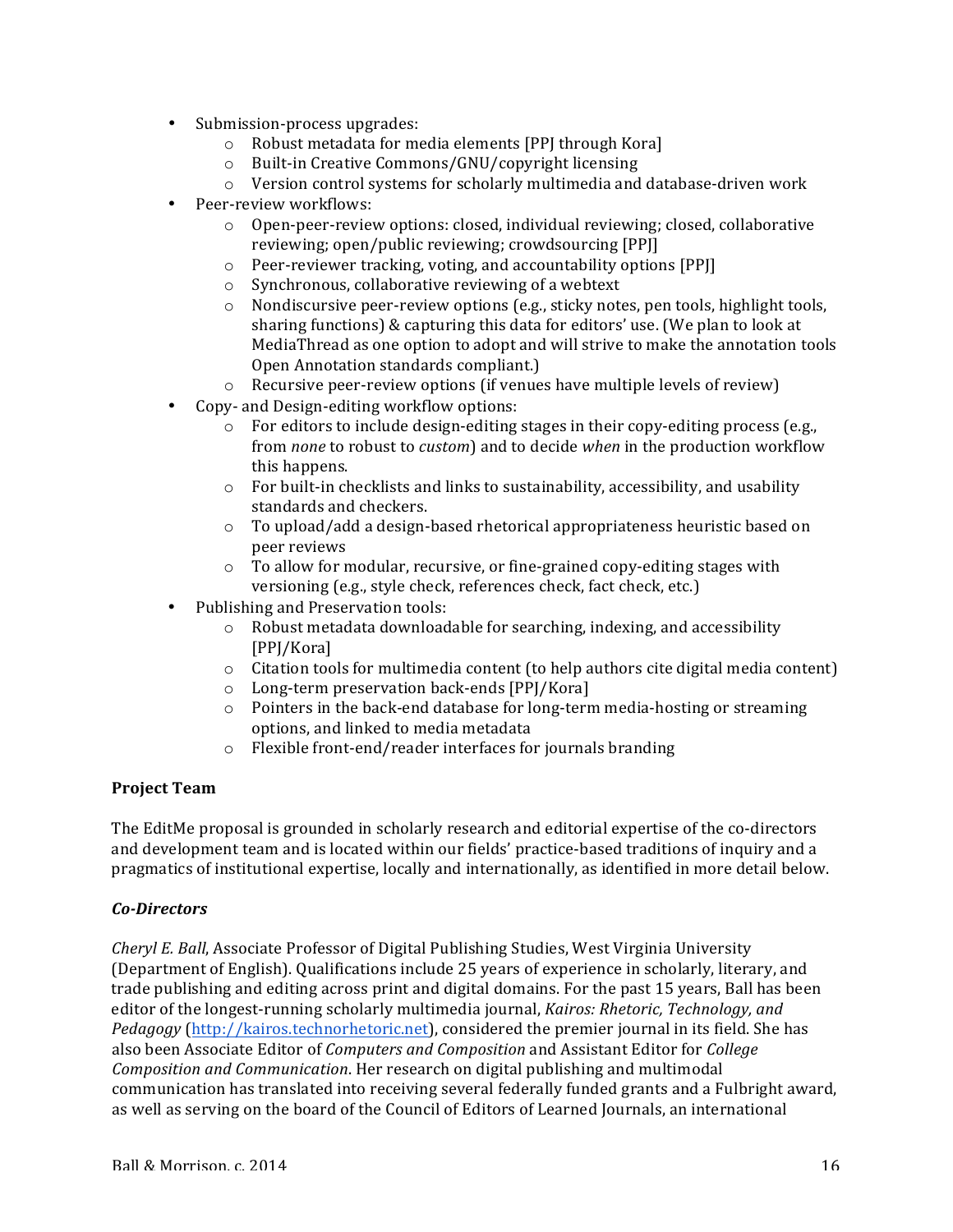affiliate of the Modern Language Association. Her disciplinary background combines the praxisbased fields of computers and writing, technical communication, and electronic literature—all of which are grounded in principles of rhetorical making, primarily through written communication practices but also through digital and multimodal means. Prior to her academic career, Ball worked for several types of publishing companies (literary, news, advertising, sports entertainment) and translated that production-based knowledge into pedagogical training for publishing students. She combines pedagogical mentoring in the teaching of writing, multimedia authoring, editing, and publishing into an editorial pedagogy through which she trains authors, editors, teachers, and designers into scholarly publishing methods and academic and multimodal literacies. Due to her extensive experience in these areas, she has been invited to lecture and lead workshops across North America and Europe, and in Brazil.

*Andrew Morrison*, Professor of Interdisciplinary Design, is Director of Design Research at the Oslo School of Architecture and Design (http://www.designresearch.no). In directing the Centre for Design Research, he has built a leading European center for transdisciplinary inquiry that melds theory with practice, process with publication. He has led and been a major contributor to AHO's cross-institutional doctoral school and publishes on this as well as on multimodal rhetoric, designcentered inquiry, interaction design and Human Computer Interaction (HCI). Morrison's experience and success in securing large-funded research projects and producing transdisciplinary research that is both computational and communicative has garnered him recognition as a flagship project leader by the Research Council of Norway. Practice based inquiry is central to Morrison's research. He has consistently collaborated with university-based media and computing labs, for example in Norway and South Africa, as well as a long term collaboration with Bengler in Oslo, on projects such as multimodal discourse (MULTIMO project)<sup>23</sup> and social media and the network city (YOUrban Project)<sup>24</sup>. This has informed related teaching and public events so as to translate and communicate the developmental, formative, and experimental nature of inquiry between culture, technology, and communication that design-based discovery and critique support. Morrison has published widely including multimodal academic communication in print journals in computers and rhetoric as well as online ones in design<sup>25</sup>. Morrison has worked with hypermedia since its inception, with wikis, social media platforms, and app development, all with diverse commercial partners.

<sup>&</sup>lt;sup>23</sup> Morrison, A. (2010). *Inside Multimodal Composition*. Hampton Press: Cresskill, NJ; Morrison, A., Westvang, E. & Skøgsrud, S. (2010). 'Whisperings in the undergrowth: performativity, collaborative design and online social networking'. In (Eds). Wagner, I., Bratteteig, T. & Stuedahl, D. (Eds.). *Exploring Digital Design*. Vienna: Springer. 221-259.

 $^{24}$  Morrison, A. et al. (2014 in press). 'Breathing life into research mediation'. In Carlin, D. & Vaughan,L. (Eds). *Performing Digital: multiple perspectives on a living archive.* London: Ashgate; Liestøl, G. & Morrison, A. (2014 in press). 'The power of place and perspective: sensory media and situated simulations in urban design'. In de Souza e Silva, A. & Scheller, M. (Eds). *Local and Mobile: Linking Mobilities, Mobile Communication and Locative Media*. London: Routledge.

<sup>&</sup>lt;sup>25</sup> Hansen, L. & Morrison, A. (2014). 'Materializing movement: designing for movement-based digital interaction'. *International Journal of Design*. Vol. 8, No. 1. 29-42; Morrison, A. Tronstad, R. & Martinussen, E. (2013). 'Design notes on a lonely drone'. Special Issue on Design Fiction. *Digital Creativity*. Vol. 24, No. 1. 1-14; Knutsen, J., Martinussen, E., Arnall, T. & Morrison, A. (2011). 'Investigating Hybrid Products. Towards an 'Internet of Products'. *Computers and Composition*. Vol. 28, No.3. 195-204; Mainsah, H. & Morrison, A. (2011). 'African clouds over the Oslo opera'. Special issue in Interaction and Communication Design. *Computers and Composition*. Vol. 28, No.3. 235-245.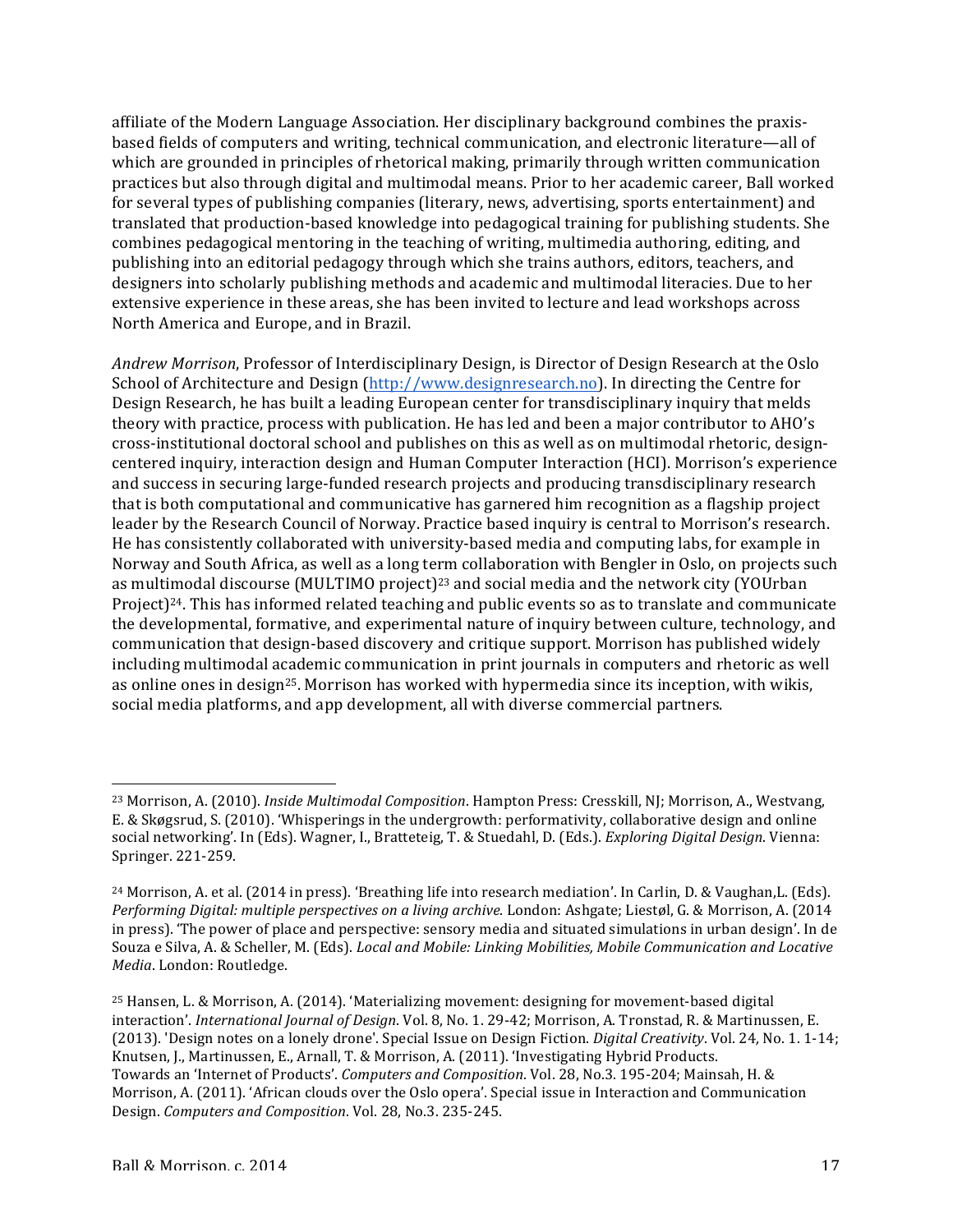#### *Research Assistant*

*Research Assistant* (RA) for Cheryl Ball, filled every academic year by a graduate student in the professional writing and editing program in the English Department at West Virginia University. EditMe responsibilities include creating training and promotional materials in print- and webbased media. This position is paid for by the WVU English department during the academic year and funding is requested from Mellon to pay this position half time during the summers of 2016 and 2017. The job description is attached in Appendix B.

#### *Subcontractors*

*Bengler*: Bengler (http://bengler.no) is the software development firm that, with the project codirectors, has begun initial work on designing the infrastructure and interface of EditMe. Morrison and Ball chose Bengler because of their extensive expertise in building publishing platforms that are modular and open-source, and because they understand academic publishing processes and academics' research needs and were able to contribute new ideas and concepts to EditMe during early discussion stages. For over a decade, EditMe project co-director Morrison has been an advisor to Bengler's ongoing work. They have partnered on Norwegian and European-Union-funded research projects such as MULTIMO (on multimodal composition) and YOUrban (on urban youth, social media, and the networked city), as well as on Bengler's massively used platform for local newspapers in Norway and its related commission to provide support for several political parties in the social democratic context of Norway. Amidst a lack of software development talent in Norway, with many companies there and in the US outsourcing development to Central and Eastern Europe,<sup>26</sup> Bengler has proven themselves to be the onshore choice when it comes to developing nimble publishing platforms.

Bengler has been building social media software since the early 2000s, have revenue around 10 million Norwegian kroner a year, with financial records dating back 20 years. As one of many social media projects they've completed, they built an online community for the Norwegian cultural fringe called *Underskog<sup>27</sup>*, which is used by over 20,000 Norwegians. Bengler's primary business the past 6 years has been building social publishing platforms for Norway's largest conglomerate of 70 local newspapers as well as the 400 local chapters of the Norwegian Labour Party. They have 10 employees and have built a comprehensive suite of modular open-source collaboration and content-management components suitable for integrating into large and small scale CMSes for nonprofits and corporations.

One example of Bengler's modular design thinking is PebbleStack, which is a "rich toolset and a simple discipline for building applications by composing reusable, distributed, and RESTful services" (see pebblestack.org). PebbleStack was built with the intention to make web-based services reusable, composable, and shareable across any kind of application, and delivered in a public API. Some of the "pebbles" in their toolset include authentication, document storage, messaging, content ranking and media upload, and transcoding, and they have hundreds of others. The idea of Pebbles—or small, modular, and nimble tools on which a developer can build—is one of

<sup>26</sup> See http://www.ciklum.com/best-practices-in-it/how-companies-in-sweden-and-norway-approachsoftware-development-outsourcing/

 $27$  For more about this pre-Facebook community, see Morrison, A., Westvang, E. & Skøgsrud, S. 2010. 'Whisperings in the undergrowth: performativity, collaborative design and online social networking'. In (Eds). Wagner, I., Bratteteig, T. & Stuedahl, D. (Eds.). *Exploring Digital Design.* Vienna: Springer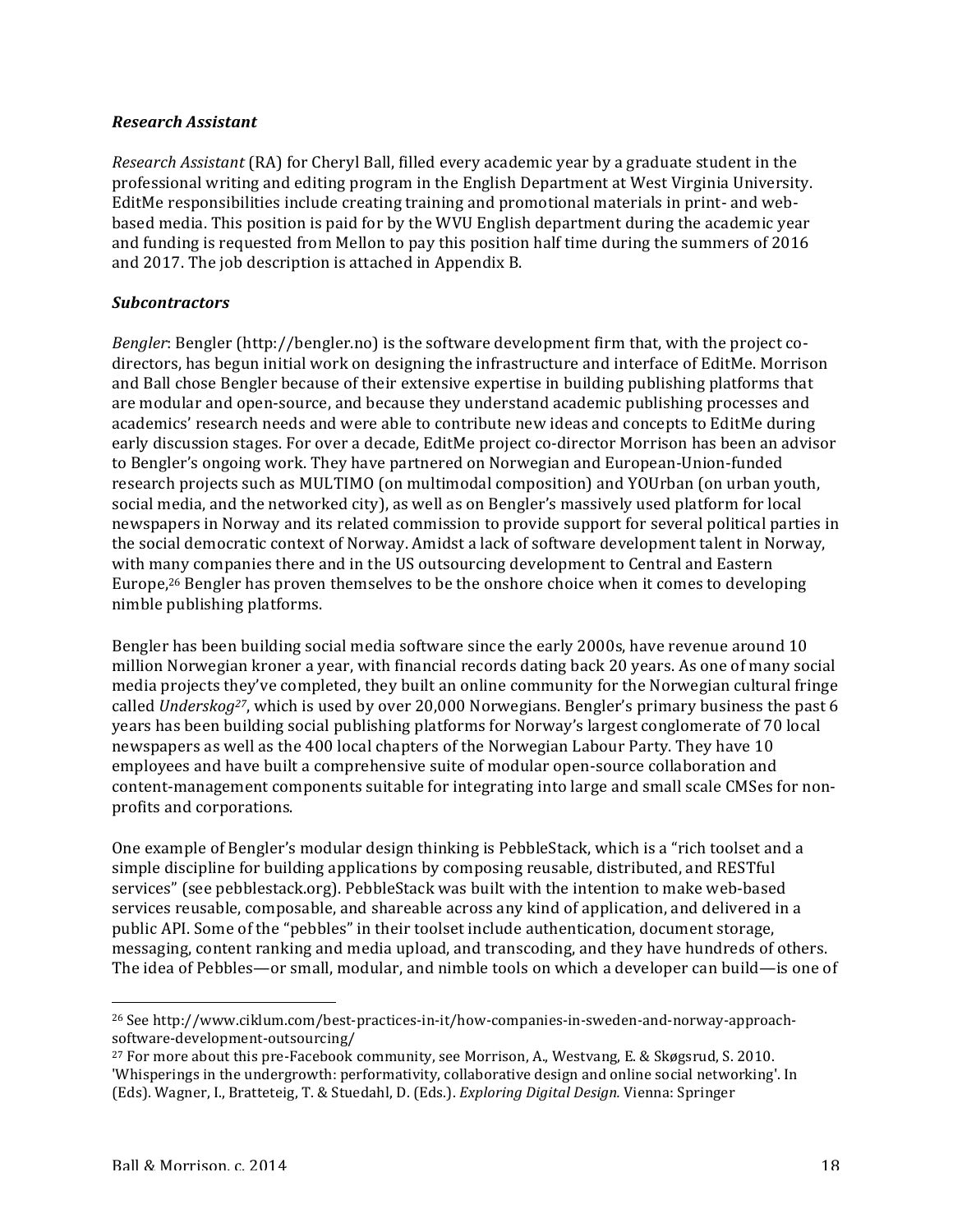the main reasons why Bengler was chosen to participate in this project. The major publishing platforms (like those mentioned in the Why We Need EditMe section above) are either closed or, if open-source, they are monolithic (like OJS's codebase), ossified around less-flexible programming languages (PHP and derivatives), and built on software engineering paradigms that privilege the machine over the human. Ball has been discussing building a version of EditMe with programmers in the US for nearly a decade, and each has suggested a programming language or paradigm based on "what they know" rather than on what the project needs and what would be best to sustain such a platform. 

Bengler's development approach is radically different in a good way. As they say on their website: "We invent unlikely and interesting uses for technology," not "We invent technology." As interaction designers, product designers, software architects, teachers, and novelists, the Bengler principals (Even Westvang and Simen Svale Skosgrud) share a humanistic philosophy that puts the people using their software first. They draw on interactive and collaborative design processes to solve problems for people, which is why Morrison and Ball involved them early on to help sketch out the concept as much as what any literal design might be. Bengler has proven they can learn from previous projects and change strategy when it is needed. They described Origo—a massive social media-publishing platform they created for 400 local newspapers and in use by  $10\%$  of the Norwegian population—as a "boundary object" replete with power structures at play for the different parties using it (see http://bengler.no/origo). Their use of terms like "boundary objects" are indicative of their academic backgrounds, which is another asset to their working on this project—they can easily reflect on a project, assess it, and change directions before the thought is complete, if needed. That flexibility and timeliness is crucial in a project of this magnitude and this budget. Plus, they are communicative, helpful, friendly, and imaginative, and Morrison's long working relationship with them speaks to their ability to innovate and complete this project. None of these are qualities we have been able to find in other programmers, which is why we have chosen to use Bengler for this project.

The primary employees of Bengler involved with EditMe include

- Even Westvang, principal of Bengler, primary development contact on EditMe project
- Simen Svale Skosgrud, principal of Bengler
- Jørn Knutsen, interaction designer and researcher (PhD in design, AHO)

As indicated in the Schedule of Activities, Bengler will begin developing EditMe immediately upon funding (and have already done a significant amount of research in the preparation of this proposal). 

## **Supporting Journals and Presses** [not included in Project Team]

Although the supporting journals and presses will not be employed as part of this funding request, and are not directly working on the project (with the exception of Douglas Eyman, editor and publisher of *Kairos*), their feedback will be solicited at key points in the project (as needed), and user testers will be requested from this group. These supporters have agreed to implement the first working version of EditMe and have written support letters, which are appended.

- 1. Sandy Baldwin, *ebr: electronic book review* (http://www.electronicbookreview.com/)
- 2. Kris Blair, C&C Online (http://www.bgsu.edu/cconline/)
- 3. Katherine Ellison and Holly Wills, *Digital Defoe* (http://english.illinoisstate.edu/digitaldefoe/)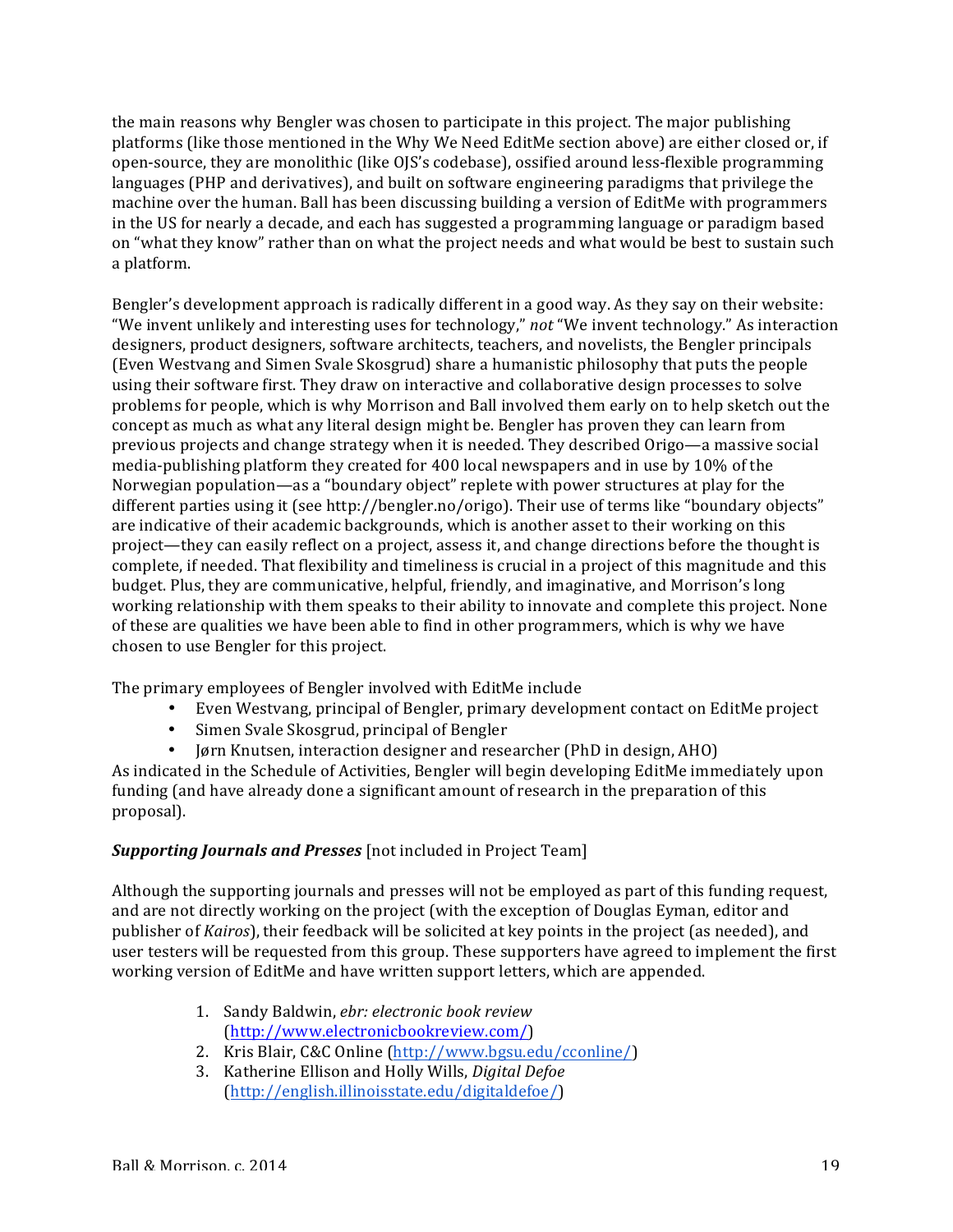- 4. Doug Eyman, *Kairos* (http://kairos.technorhetoric.net)
- 5. Lisa Ganobcsik-Williams and Magnus Gustafson, *Journal of Academic Writing* (http://e-learning.coventry.ac.uk/ojs/index.php/joaw)
- 6. Byron Hawk, Casey Boyle, and Jim Brown Jr., *Enculturation* (http://enculturation.net/)
- 7. Justin Hodgson, TheJUMP (http://jump.dwrl.utexas.edu/)
- 8. Kimon Kerimedes, *Journal of Interactive Technology and Pedagogy*
- 9. Jeremy Morse, University of Michigan Press, Digital Publishing
- 10. Carrie Mullen, West Virginia University Press
- 11. Mike Palmquist, WAC Clearinghouse Press (http://wac.colostate.edu/)
- 12. Cynthia Selfe and Gail Hawisher, C&C Digital Press (http://ccdigitalpress.org/)
- 13. Jesse Stommel, *Hybrid Pedagogy* (http://hybridpedagogy.com/)

#### **Institutional Affiliation**

EditMe will be supported through West Virginia University (in Ball's capacity as a faculty member employed there). West Virginia University was founded in 1867 and is the flagship institution of the state of West Virginia. In fiscal year 2013, it enrolled 32,348 students across its system. The WVU Board of Governors and the West Virginia Higher Education Policy Commission govern the university. It is classified by the Carnegie Foundation as a doctoral high research university and attracts over \$174 million in externally funded projects annually. WVU is the primary land-grant institution in West Virginia, and one of only 11 schools in the country that are land-grant, doctoral research universities with a comprehensive medical school. There are 13 colleges and schools offering 191 bachelor's, master's, doctoral, and professional degree programs in the arts and sciences; business and economics; creative arts; engineering and mineral resources; human resources and education; journalism; law; agriculture, natural resources and design; dentistry; medicine; nursing; pharmacy; physical activity and sport sciences; plus WVU hosts an Honors College and programs at its two-year affiliate, Potomac State College.

The Eberly College of Arts & Sciences (http://eberly.wvu.edu), in which Dr. Ball is located, is the largest college at West Virginia University. The college has 356 full-time faculty and 99 classified staff in 30 academic departments, programs, and centers in the humanities, social sciences, and natural sciences. Some of those centers related to the disciplinary work of this proposal include the Center for Writing Excellence, which sponsors pedagogical initiatives for writing across the curriculum, and the Center for Literary Computing, which hosts interdisciplinary research projects focused on digital innovations in literary studies and new media. Dr. Sandy Baldwin, who directs the CLC, has written a letter of support for this proposal. In addition, the WVU Dean of Libraries, Dr. Jon Cawthorne, has expressed support (in an attached letter) for EditMe and for integrating a new center for digital publishing into the library as a sustainability measure for EditMe (see the Sustainability Plans section for more information.)

WVU will act as the legal grantee to this Mellon award, and, if awarded, the WVU Research Corporation (WVURC) will act as the fiduciary agent for the EditMe project. The WVURC was created as a not-for-profit corporation in 1985 to foster and support research at West Virginia University, and provide evaluation, development, patenting, management, and marketing services for inventions of the faculty, staff, and students of the University. The WVURC receives and administers funds awarded by external agencies for research and other activities and is responsible for helping protect intellectual property through patents, copyrights and licensing agreements for start-up companies based on University research. The WVURC—through the Office of Sponsored Programs—will manage funds issued to WVU and handle subcontracts and consulting contracts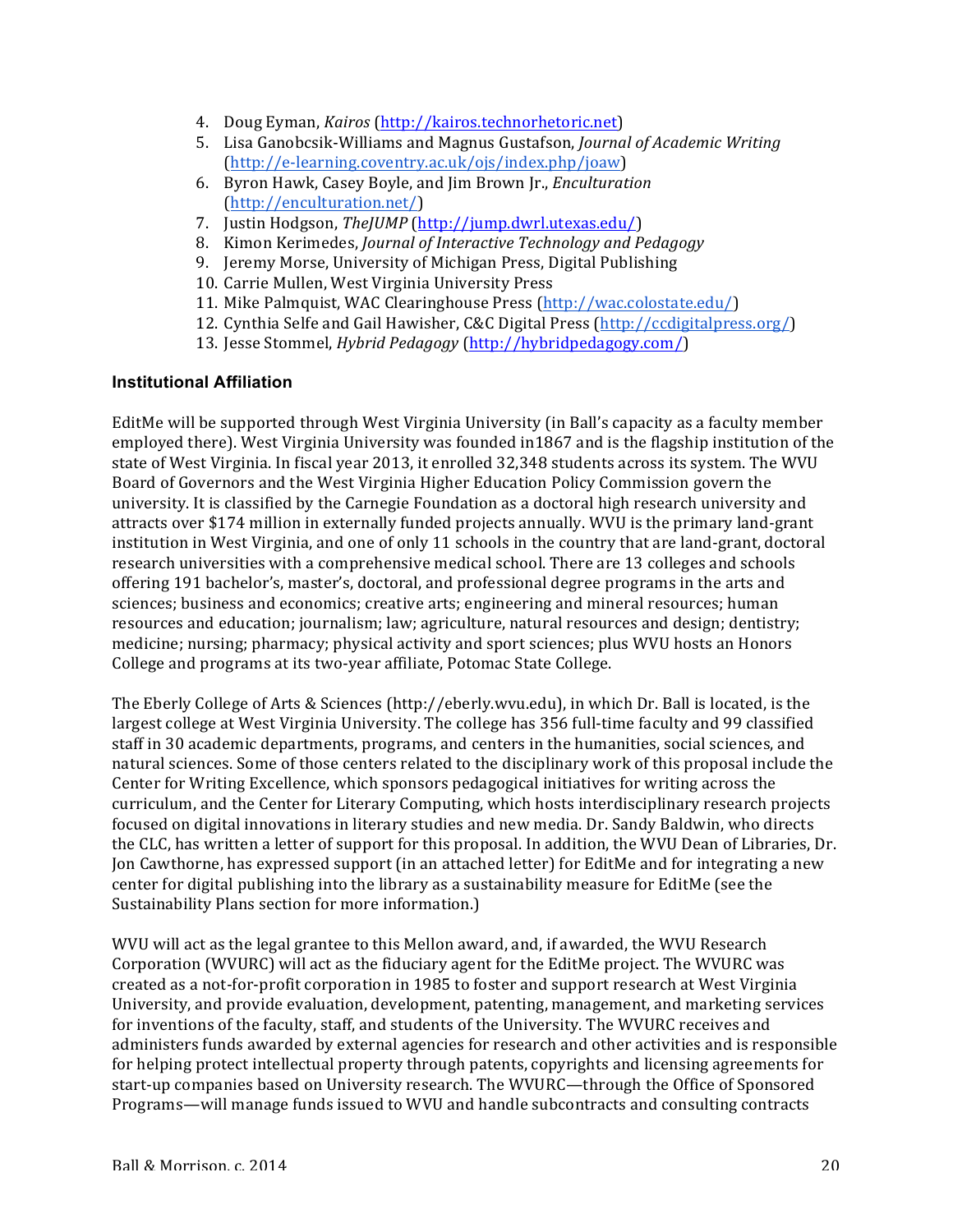with Bengler and Douglas Eyman (who is consulting on the grant, as outlined in the budget narrative), in accordance with the terms and conditions of the Mellon award. The subcontract serves as the legal, binding document stating the rights and responsibilities of both parties; protects the interest of Mellon as sponsor and WVU as the prime recipient of the award by identifying all necessary requirements, certifications, and assurances required by the sponsor; and demonstrates to Mellon that the prime recipient (WVU) has acted on its behalf in demonstrating proper stewardship. Examples of the subcontract forms and consultant forms (for Douglas Eyman) are included in Appendix C.

## **Project History**

EditMe was born out of ongoing research between Morrison, Ball, and Douglas Eyman (Senior Editor and Publisher of *Kairos*) as well as discussions among a dozen multimedia journal editors (listed above; see letters of support). These discussions made it evident that a new, open-source platform was needed that could accommodate workflows for authoring, submitting, copy- and design-editing, publishing, and reading/citing/remixing of webtext content. These discussions and projects trace the history of working toward EditMe as well as why and how the project codirectors, working with technology developers *Bengler*, can effectively fulfill the mission of building this platform. This background information on the project team's collaborations speaks to their ability to deliver EditMe.

(1) In 2009, project co-director Ball attended a *Vectors Journal* four-week institute, under Tara McPherson's instruction, to build scholarly multimedia using early versions of the Mellon-funded project *Scalar*, which was being built to replace the unsustainable economic model of paying graphic designers to make beautiful (but inaccessible) Flash-based webtexts for humanities scholars. Ball and McPherson had several conversations there discussing the difficulties of using OIS for multimedia work. These conversations also confirmed that webtextual journals such as *Kairos* and *Vectors* as well as journals that occasionally published multimedia content, such as the *International Journal of Learning and Media* which McPherson also edits, were all hand-coding their multimedia issues. These conversations prompted #3 and #4 below.

(2) In October 2009, project co-director Andrew Morrison invited Ball to the Oslo School of Architecture and Design (AHO) to discuss *Kairos* as a creative-scholarly publishing endeavor during an EU-funded research mediation symposium. In the last five years, Morrison and Ball have collaborated on several research mediation projects, culminating most recently in #6, and, in turn, this proposal for EditMe. Our collaborative working relationship crosses time zones and is driven by our shared vision for the future of scholarly publishing and our individual expertise as editors, scholars, technology innovators, and project managers.

(3) With start-up funds (\$50,000) awarded by the National Endowment for the Humanities (NEH) in 2010, project co-director Ball learned (with collaborator and consultant Douglas Eyman) that despite the open nature of Open Journal Systems, the codebase for that platform didn't allow for significant enough modification to make it compatible with multimedia publishing<sup>28</sup>. One outcome of the NEH grant was a robust set of metadata guidelines for webtext publishing, which will be implemented into EditMe to aid in searchability, accessibility, and sustainability for scholarly multimedia. 

 <sup>28</sup> See Ball's white paper for the grant at http://ceball.com/2014/07/17/building-a-better-back-end-neh-dhwhite-paper/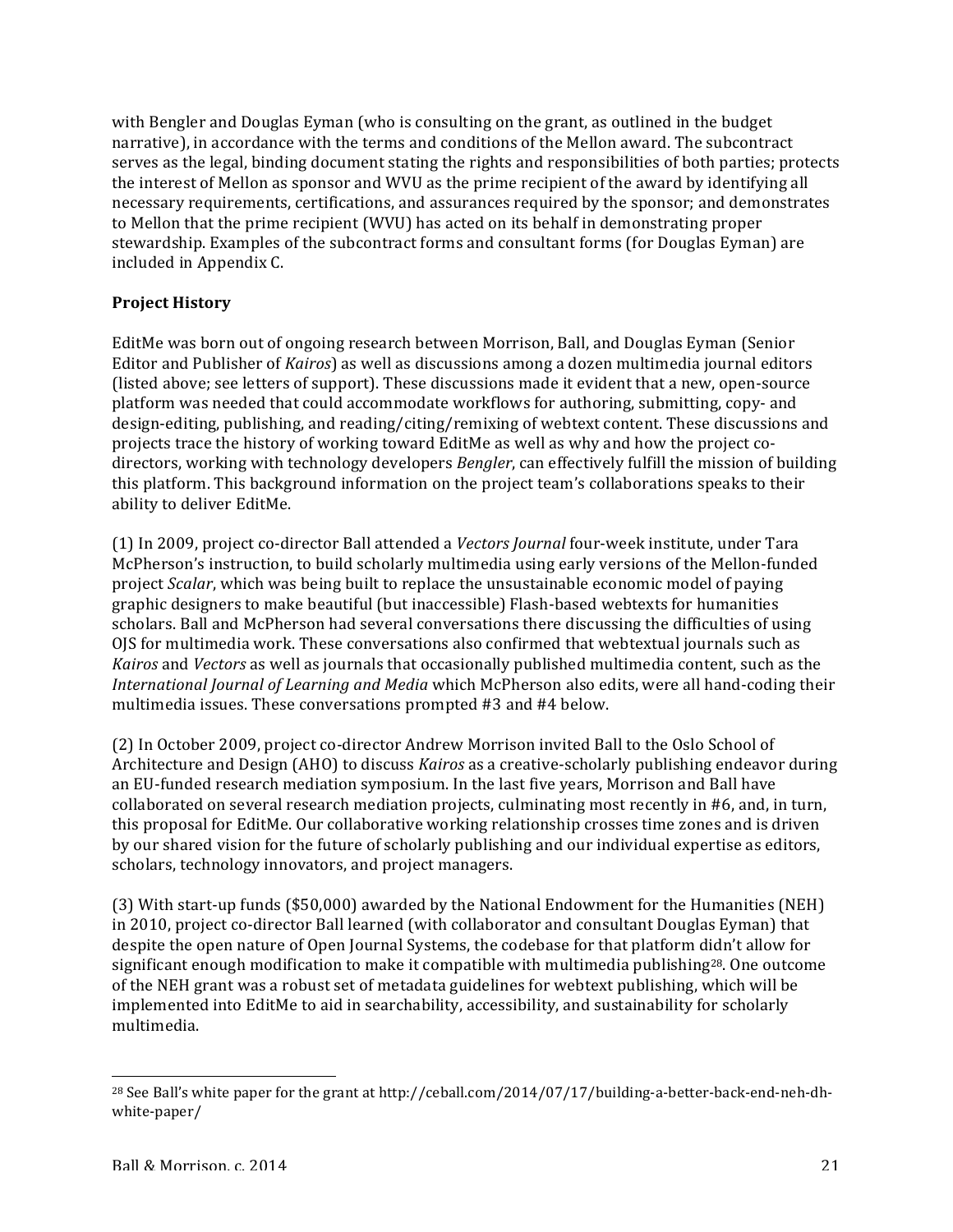(4) Through her role as founder of the Digital Media Editors consortium<sup>29</sup> in 2010, Ball renewed ongoing conversations regarding webtextual editorial practices, instigating virtual conversations and conference presentations on webtext accessibility and sustainability, which resulted in best practices shared among editors and, by extension, readers and authors. These editors included Tara McPherson (*Vectors*), Doug Eyman (*Kairos*), Kris Blair (*C&C Online*), Cynthia Selfe and Gail Hawisher (*Computers and Composition* and Computers and Composition Digital Press), Bump Halbritter (*CCC Online*), Andrew Murphie and Mat Wall-Smith (*Fibreculture*), and Justin Hodgson (*TheJUMP*). (Since 2010, the majority of Ball's research has been focused on best-practice processes regarding the preservation, access, and sustainability of webtext-based publishing.) These best practices are incorporated into the design plans for EditMe via both large- and small-scale features. On the largest scale, EditMe will provide an editorial platform that makes it possible to sustain and transfer editorial practices among staff and generations of editors--something not managed by most webtext journals currently. As well, the authorial tools built into EditMe will make multimedia publication more accessible to more authors.

(5) In 2012, Ball participated in the Mellon-funded "Open Peer Review" advisory group with *mediaCommons*, which produced a white paper<sup>30</sup> outlining current open-review practices and possibilities. One recommendation the group had for building open-review systems included thinking of open review as a door, instead of an on-off switch: a door can be closed (as in traditional, anonymous review), opened by degrees (signifying partially open-review processes, such as *Kairos'* collaborative editorial-board reviews and non-blind review policies), or swung wide open (signifying crowd-sourced reviews, etc.). As part of that recommendation, it was noted that open-review needs to be built around a discourse community, which means it needs to be a choice made between editors, editorial board members, and authors. So, instead of only offering the (traditional) absolute-closed-review process that OJS models through individual, anonymous, and offline reviews performed by chosen editorial board members, EditMe will offer a sliding scale of review options as explained in the EditMe Features list above. This is one example of how we will implement the recommendations from the white paper.

(6) In 2013-14, Morrison supported Ball's Fulbright award to research at AHO, with a focus on building a webtext journal for design-based research called *Designing*--a type of publication venue that doesn't yet exist within design studies. During the year, the project co-directors collaborated on several local research projects which are ongoing: DesDoc (designing doctoral education: a study of pedagogical practices in design PhD programs) and Design Research Mediation (a study of webtextual scholarly practices, including--as a crossover to DesDoc—implementations of electronic theses and dissertations [ETDs] at design- and architecture-based graduate programs). The initial outcome of these Fulbright projects concluded that although a university like AHO has the innovative pedagogical and research practices to envision a journal like *Designing* or ETDs for its students, it didn't have the technological or social infrastructures to support such start-ups. This is the same conclusion scholarly innovation stakeholders worldwide<sup>31</sup> come to when considering whether or how to include multimedia elements in articles/books, start webtextual journals, or

 $^{29}$  The consortium began in the summer of 2010 as an informal collection of editors from 15 webtextual journals around the world. It was started as a way to share knowledge and best practices specific to mediarich journal publication. Although uptake was minimal over the years, roughly the same group of editors have become supporters of the EditMe project.

<sup>30</sup> See http://mcpress.media-commons.org/open-review/

<sup>&</sup>lt;sup>31</sup> Morrison and Ball have had this conversation with editors and authors about the lack of resources--be it personnel, technology, or motivation to innovate in this scholarly way--in their travels throughout North and South America, Africa, Europe, Australia, and Asia.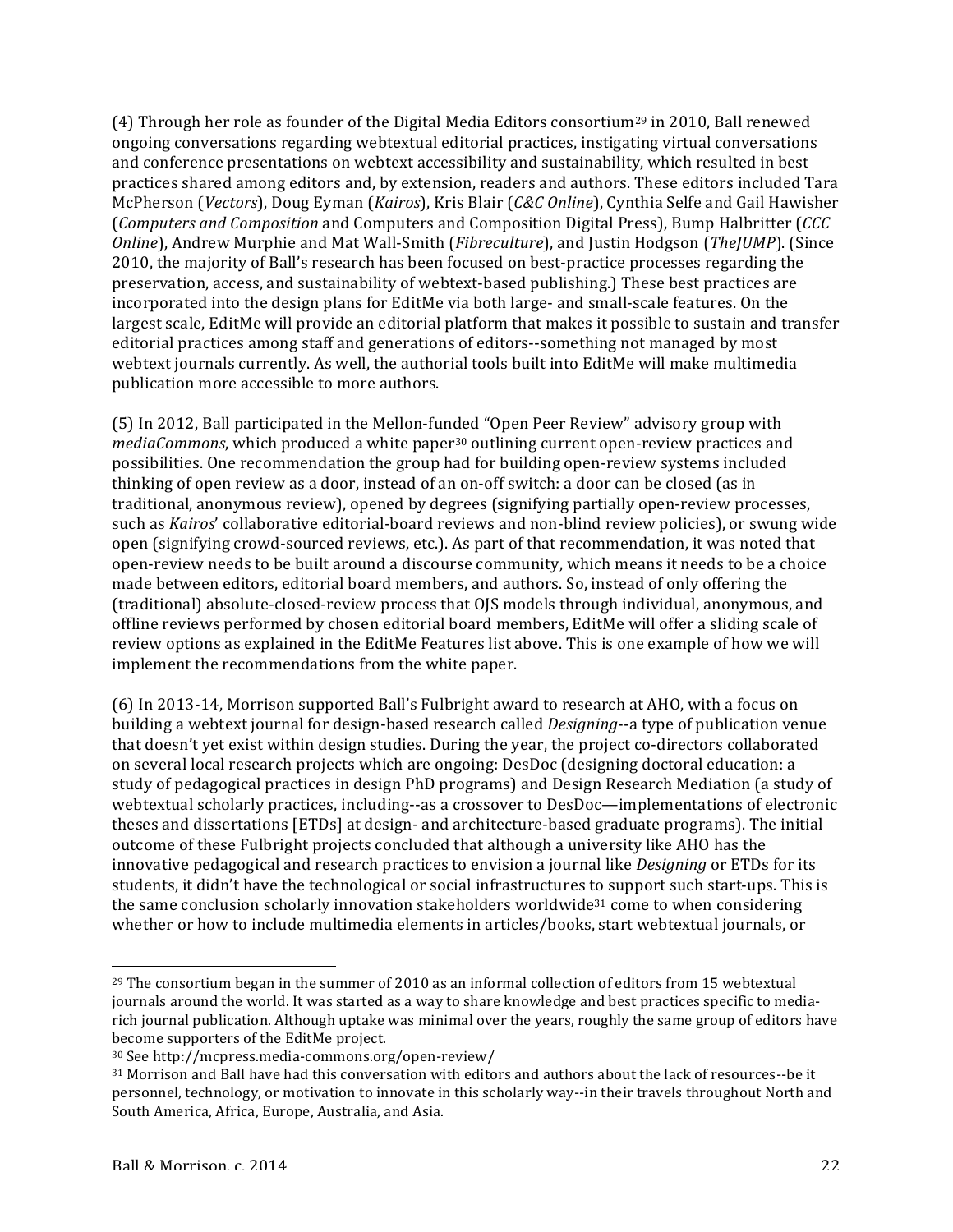incorporate media-rich ETDs into their scholarly workflows. This is where Ball and Morrison decided to pursue EditMe, to build such an infrastructure for academic publishing.

(7) In Spring 2014, Morrison and Ball met with Bengler co-principal Even Westvang, to run the idea of EditMe by him and to see what feedback he had for the co-directors. We confirmed Bengler's interest in the project, began exchanging ideas about the scope of the project, and began writing a proposal for the Norwegian Research Council. The Council deemed building a CMS for a publication like *Designing* to be too experimental for the scope of that award (the innovative extent of which has been used to transfer print-based journals to OJS). We then discovered the Mellon Foundation would fund international collaborations and moved in that direction.

(8) In Summer 2014, the project co-directors met with Bengler co-principals Westvang and Simen Svale Skosgrud, and *Jørn Knutsen to further discuss the scope of the project*, refine a features list, and create a ballpark development budget. It was Bengler's suggestion to extend EditMe's capabilities to include a full range of publishing options such as multimedia authoring tools and print-to-multimedia conversion tools (including LaTex converters) that would assist scholars new to incorporating nonlinear elements, thus opening the door to more authors interested in this kind of scholarship. (While PPJ may cover some of these features, this project will retain the ones not covered by that other project.) In addition, their recommendation to make the system usable for print-like publications pushes EditMe into being a usable option for current OJS users. Throughout the second and third quarters of this year, Bengler has collaborated significantly with the project directors to refine and complete the proposal for Mellon.

(9) In preparation for the Mellon grant, we have coordinated proposals with the PPI team and MATRIX. The EditMe project and development teams have reviewed KORA and the software suggestions the Mellon program officers suggested earlier in the process (MediaThread, etc.) to see which open-source programs might be viable to wrap into EditMe. After discussions with PPI, we have planned to coordinate a technical review of the PPJ platform, and we will meet in East Lansing or State College at the beginning of the grant period to review individual features needed between both platforms.

## **Intellectual Property**

In accordance with The Andrew W. Mellon Foundation's "Policy on Intellectual Property," the project team for EditMe agrees to adhere to the foundation's goals for advancing scholarship and work in the humanities by offering the EditMe platform as a free, open-source digital tool with an MIT open-source license, for download and use by anyone. Further, the project co-directors

- Represent and warrant that EditMe will solely own all intellectual property created with grant funds, as a result of a contractual agreement;
- Represent and warrant that we have obtained the necessary licenses for third-party content and that the project will not infringe on third-party rights;
- Will make EditMe available according to the terms of an MIT open source license and in open source repositories, and will publicize its creations;
- Provide the Mellon Foundation the right to review the pricing and distribution of any software services, content, and digital products developed with Foundation funds;
- Will maintain any software created for a number of years beyond the term of the grant; and
- Grant the Mellon Foundation a nonexclusive, royalty-free, worldwide, perpetual, irrevocable license to distribute any Foundation-funded software and/or digital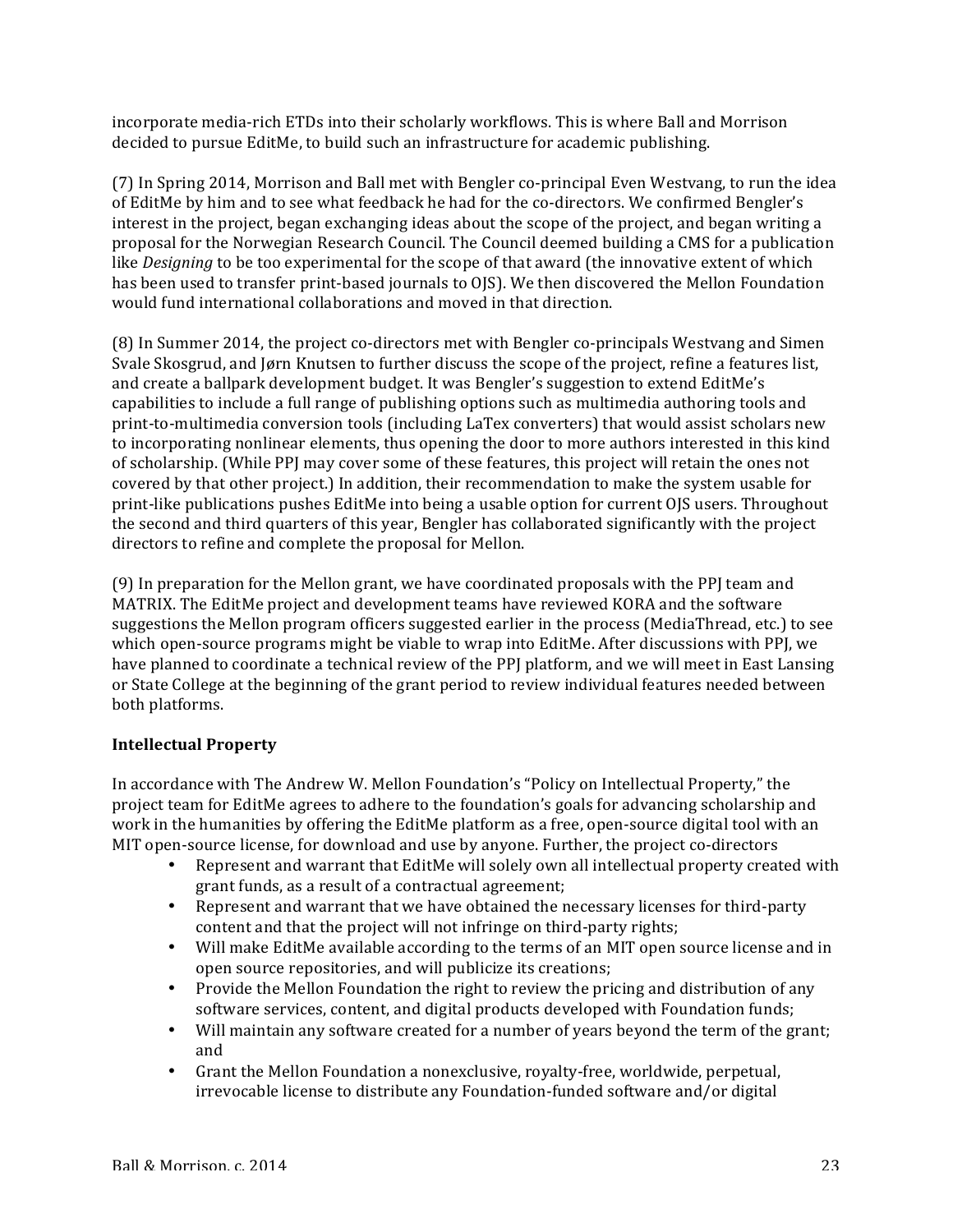products for scholarly and educational purposes, in the event the grantee cannot complete or sustain the project.

#### **Delivery Options**

EditMe will be available to users through two mechanisms: as a free download for self-hosting through the EditMe website and as a paid, hosted version through third-party companies.

*Free download option*: Following the model of Open Journal Systems and WordPress.org, EditMe will be free for anyone to download a full version of the platform, which they can install on their own servers for web delivery or on third-party hosted servers that they manage. This option requires publishers using EditMe to have some technical knowledge of installing software on their own servers, or to partner with someone (e.g., IT or library staff on their campus) who can manage this technical work for them. Publishers may be paying for self-managed web-hosting through a third-party company (e.g., Dreamhost, BlueHost, 1&1, etc.), but that cost is not affiliated with downloading EditMe for use.

**Paid hosting option**: Because EditMe will be free, any web-hosting or IT support company that wants to offer hosting of EditMe, for a fee, can do so. This is akin to how WordPress.org works, in that users can download the full version of WP themselves or they can pay for web-hosting in which one-click installations for the full version of WP are offered. We do note that, **unlike** the two versions of WordPress offered (the full version available as a download on Wordpress.org and the more limited package available through hosting directly on Wordpress.*com*), the EditMe website will only offer a single download, with all available features, not a smaller, lesser version for community or third-party hosting. This is also how Open Journal Systems runs its paid hosting option. 

While any third-party hosting and software support company can offer paid hosting for the free software, Bengler has agreed to offer hosting services and technical support for EditMe immediately upon its release. Having this option in place will mean we can better market the software and support users who need immediate assistance in moving to this platform. Bengler's expertise from having developed the platform can be put to immediate use in the service of editors and publishers new to the system, providing a more seamless transition. The free-market economy ensures their hosting rates will be competitive with other companies that decide to host EditMe.

## **Marketing Plans**

Marketing will take a two-pronged approach during the funding period: promotional materials and presentations. 

Web- and print-based promotional materials will include creation of an informational EditMe website that will share development updates, expected release dates, educational/training materials including a knowledge base (after release), research related to EditMe, software downloads, links to user journals, links to hosting companies, as well as creation of traditional press releases (for mailing and emailing), stickers, flyers for conference tables, etc. This cost will be taken up after the initial funding period by WVU. Social media (Twitter, Facebook, etc.) will also be used to promote the software, website, and training materials. Personnel for managing these items is covered by in-kind work performed by Ball's students from West Virginia University (in the professional writing and editing program), including a contractually dedicated research assistant who will be responsible for maintaining EditMe's web-based presence.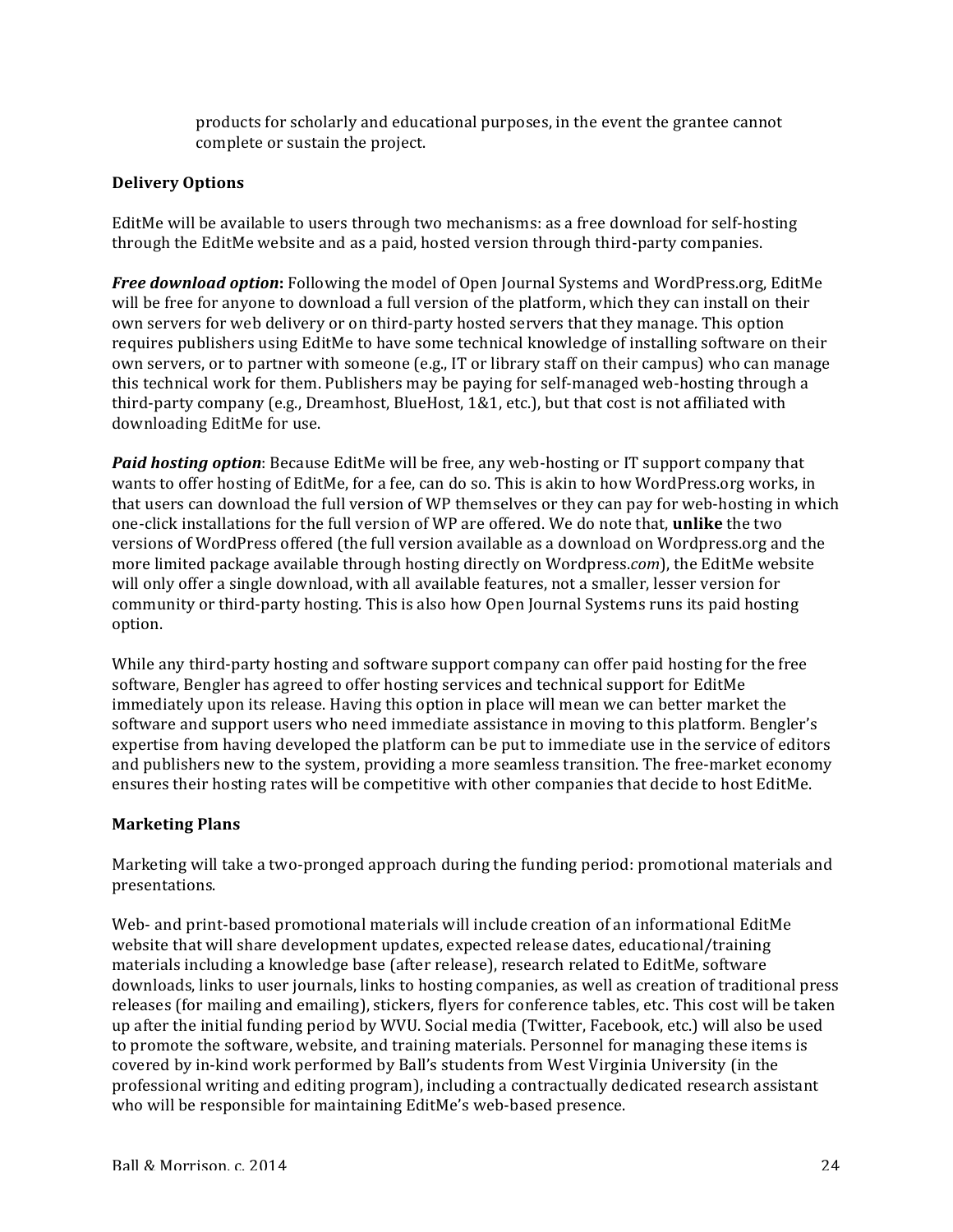Conference presentations will reach audiences and send them to EditMe's website for more information, downloads, and tutorials. The conferences that EditMe co-directors will plan to attend (with support from this grant) include:

- American Association of University Presses
- Association of Learned and Professional Society Publishers (ALPSP) International Conference
- SPARC's biennial open-access conference
- ITHAKA
- Conference on Open Access Scholarly Publishing
- Digital Preservation

#### **Sustainability Plans & Future Goals**

Although the Project Team sees EditMe as an international endeavor, we recognize that WVU has a better research infrastructure than the Oslo School of Architecture and Design (AHO, project codirector Morrison's university) to host EditMe. Our moving forward under WVU's non-profit banner and research-intensive resource pool is our first step towards preparing a sustainability plan for EditMe that will help it outlast the three-year funding cycle from Mellon. Sustainability of EditMe is our top priority, and the Project Team has discussed several options for ensuring the platform's continuity and relevance over the next decade. We will refine a plan of action throughout the grant period, but here are some details about how that course of action is coming together as we write this proposal.

Since arriving at West Virginia University in July 2014, project co-director Ball has met with stakeholders around campus to discuss several, related digital publishing projects and ideas, including EditMe. These campus stakeholders have included

- Carrie Mullen, WVU Press Director
- Molly Dolan, Digital Scholarship Librarian
- Matt Harbaugh, director of the LaunchLab, an entrepreneurial think-tank on campus
- Jim Watson, WVU Foundation Director
- Janet Boyles, Pre-Award Manager at Office of Sponsored Research
- Katie Stores, Assistant Dean for Research, Eberly College of Arts and Sciences
- Leamarie Herron, Grants Administrator, Eberly College of Arts and Sciences
- Jim Harms, English Department Chair (and Ball's supervisor)
- Ion Cawthorne, Dean of Libraries
- Melanie Page, Assistant Vice President for Creative & Scholarly Activity
- Sandy Baldwin, Director of Center for Literary Computing
- Laura Brady, Director of Center for Writing Excellence

There are now additional persons and groups to meet, including faculty directors of interdisciplinary digital media and publishing programs in the College of Creative Arts and the Reed College of Media (was Journalism). So far, each of the WVU stakeholders she has met with has shown a tremendous amount of support for EditMe, offering suggestions and support for the project as well as possibilities for its sustainability plan.

Details for this plan will be worked out over the course of the grant, but will likely begin with starting a Digital Publishing Institute (DPI) under WVU's banner, which is a goal Ball brought with her to WVU. She has received verbal support from all of the above stakeholders to pursue this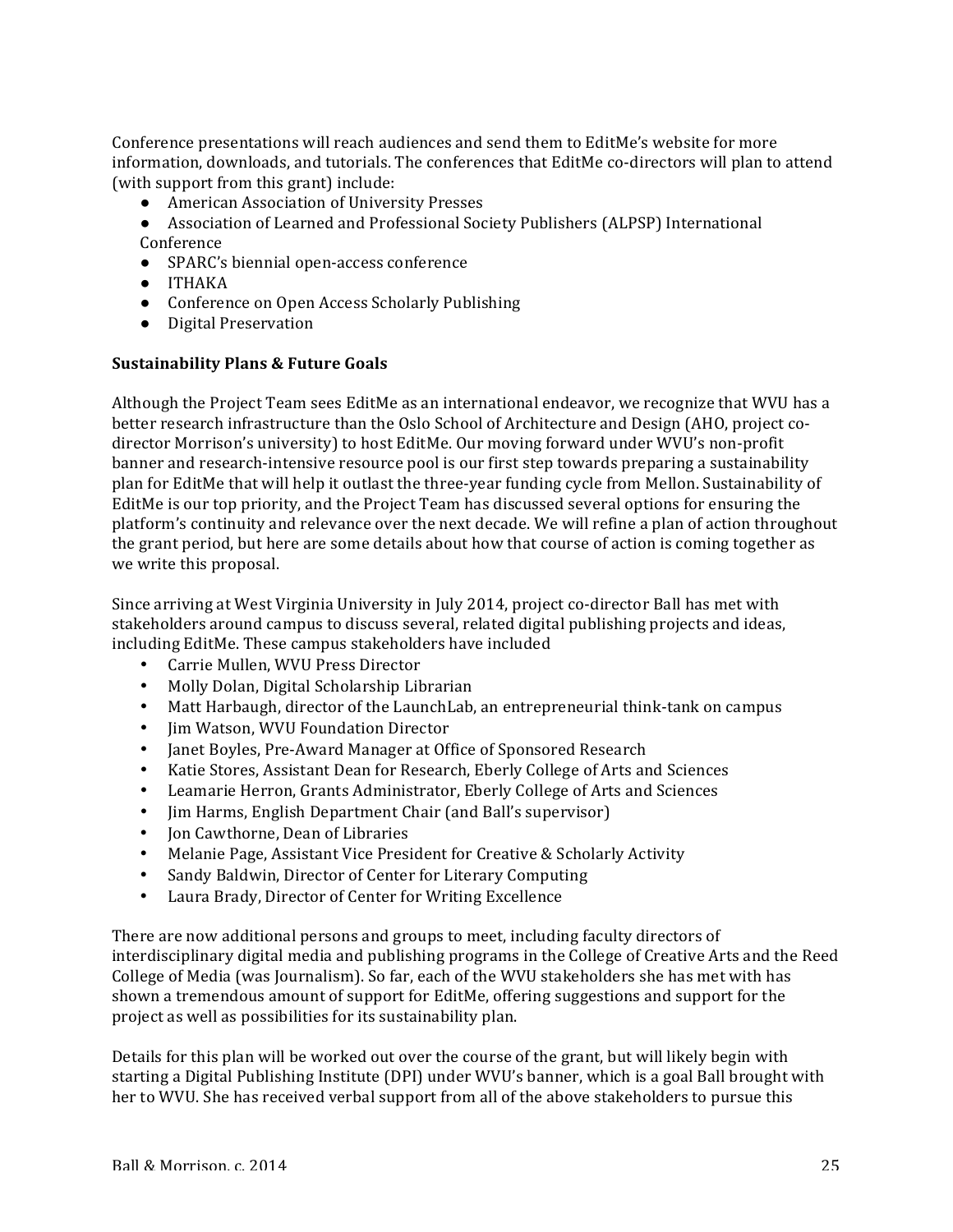option, and Jon Cawthorne, Dean of Libraries at WVU has supplied a letter indicating his support for hosting such a center in the libraries. The center would house EditMe, among several related digital publishing projects. Further research on this process and potential on-campus and international collaborations will be pursued during the first year of the Mellon funding, to see whether starting this center is the most viable sustainability option.

Grant-seeking and entrepreneurship would be a primary goal of this center, to continue funding research, service, and teaching opportunities. For instance, Ball plans to pursue NEH funding for an Institute in Advanced Topics in the Digital Humanities grant (due March 2015) to sponsor a kick-off workshop that would bring editors to DPI to train on EditMe, but she will also offer tuition-driven workshops for authors interested in learning how to compose scholarly multimedia and digital humanities projects (something Ball has been consulting on for a decade), so that tuition monies can return to the center to support its projects, such as EditMe. Tuition for similar, pedagogical workshops around the country regularly run \$2,000 for a two-week seminar, with long waiting lists every year<sup>32</sup>.

EditMe would be a funded research project that has service (hosting) and teaching (workshops on it) outreach opportunities, some of which could bring in additional funding for the center and, thus, for continuing technical support on EditMe. The center's governing organization (to be determined) would take over marketing, promotion, and continuity of the platform after the Mellon funding ends. Likely board members for the center would include the Project Team as well as the editors supporting this proposal and others we discover during the development process, including more international scholars. Morrison has additional contacts in UK, Italy, Spain, Australia, and Hong Kong we can tap to serve on the board. The board would solicit commentary from the community of users and vote on feature suggestions for future versions of EditMe, and the center would be responsible for securing additional funding to upgrade the platform and fix bugs as necessary, and to continue marketing the product through its website and other media. Additional funding may come from NEH's Digital Humanities Implementation grants, the Norwegian Research Council's research infrastructure grants, other foundation awards, private partnerships, and from any profits made from the center's publishing endeavors. Although the continued cost for maintaining and supporting growth in any open-source software is difficult to estimate—depending on uptake (more users, more edge cases discovered, more demands for maintenance, more institutions to cover costs) and external integrations (dependencies tie a platform into other people's release cycles)—the advisory board for DPI would ultimately have to prioritize maintenance.

## **Schedule of Activities**

| 2015        | <b>Year of Research &amp; Development</b> [responsible party]                                                                                                              |
|-------------|----------------------------------------------------------------------------------------------------------------------------------------------------------------------------|
| 1st quarter | Kick-off meeting in Morgantown combined with technical review of<br>PPJ project @ MATRIX [Project Team]<br>Create technical specifications and requirements [Project Team] |

The editorial workflow of EditMe will be researched and developed over a three-year period.

  $32$  These intensive, project-driven, and hands-on workshops are modeled on a digital composition and pedagogy institute Ball helped staff for a decade, under the leadership of Dr. Cynthia Selfe, called Digital Media and Composition (at The Ohio State University). They are also similar in concept to the Digital Humanities Summer and Winter Institutes, which cost \$1250 for one-week of instruction.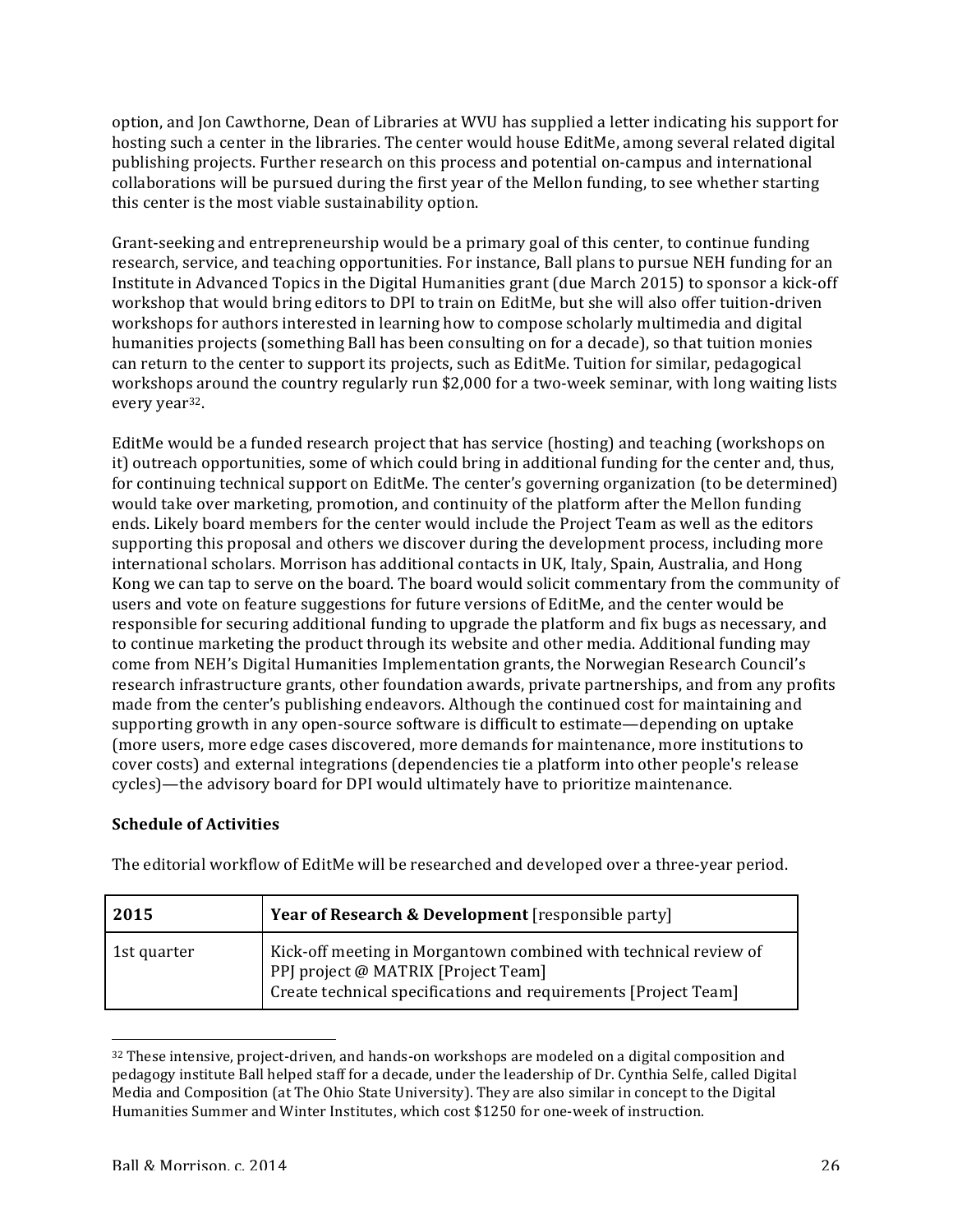|             | Begin design phase (research, data models, frameworks, etc.) [Bengler]<br>Set up promotional website [Ball/Morrison with Bengler]                                                                                                                                                         |
|-------------|-------------------------------------------------------------------------------------------------------------------------------------------------------------------------------------------------------------------------------------------------------------------------------------------|
| 2nd quarter | Conclude design phase [Bengler]<br>Milestone meeting in Oslo [Project Team]                                                                                                                                                                                                               |
| 3rd quarter | Begin document backend development [Bengler]<br>Begin research publications about dev [Project Team]                                                                                                                                                                                      |
| 4th quarter | Complete user, publication, and "blob" backend dev [Bengler]<br>Explore options for starting a Center for Digital Publishing at WVU                                                                                                                                                       |
| 2016        | <b>Year of Development</b>                                                                                                                                                                                                                                                                |
| 1st quarter | Milestone meeting in Oslo [Project Team]<br>Complete switchboard/workflows [Bengler]<br>Begin editorial office dev [Bengler]                                                                                                                                                              |
| 2nd quarter | Begin marketing materials design [Project Team + RA]<br>Complete editorial office dev [Bengler]<br>Begin to set up Center                                                                                                                                                                 |
| 3rd quarter | Begin Article workbench dev [Bengler]<br>Submit to conferences for 2017 [Morrison, Ball]                                                                                                                                                                                                  |
| 4th quarter | Milestone meeting in Oslo [Project Team]<br>Continue Article workbench dev [Bengler]                                                                                                                                                                                                      |
| 2017        | <b>Year of Marketing &amp; Release</b>                                                                                                                                                                                                                                                    |
| 1st quarter | Complete Article workbench dev [Bengler]<br>Example journal designs [Bengler, Morrison, Eyman]<br>Begin populating knowledge base [Ball, RA]                                                                                                                                              |
| 2nd quarter | Milestone meeting in Oslo [Project Team]<br>Complete marketing materials design [Ball, RA]<br>User-testing focus group in Morgantown [Project Team & 5 supporting<br>editors]<br>Begin implementation outreach to other supporting editors<br>Continue KB population [Morrison, Ball, RA] |
| 3rd quarter | Begin training video/demos for website [Bengler, RA]<br>Begin conference push [Morrison, Ball]<br>Begin social media coverage [RA]<br>Continue implementation outreach to supporting editors                                                                                              |
| 4th quarter | Continue conference push [Morrison, Ball]<br>Conclude implementation outreach to supporting editors<br>Release [Project Team]                                                                                                                                                             |